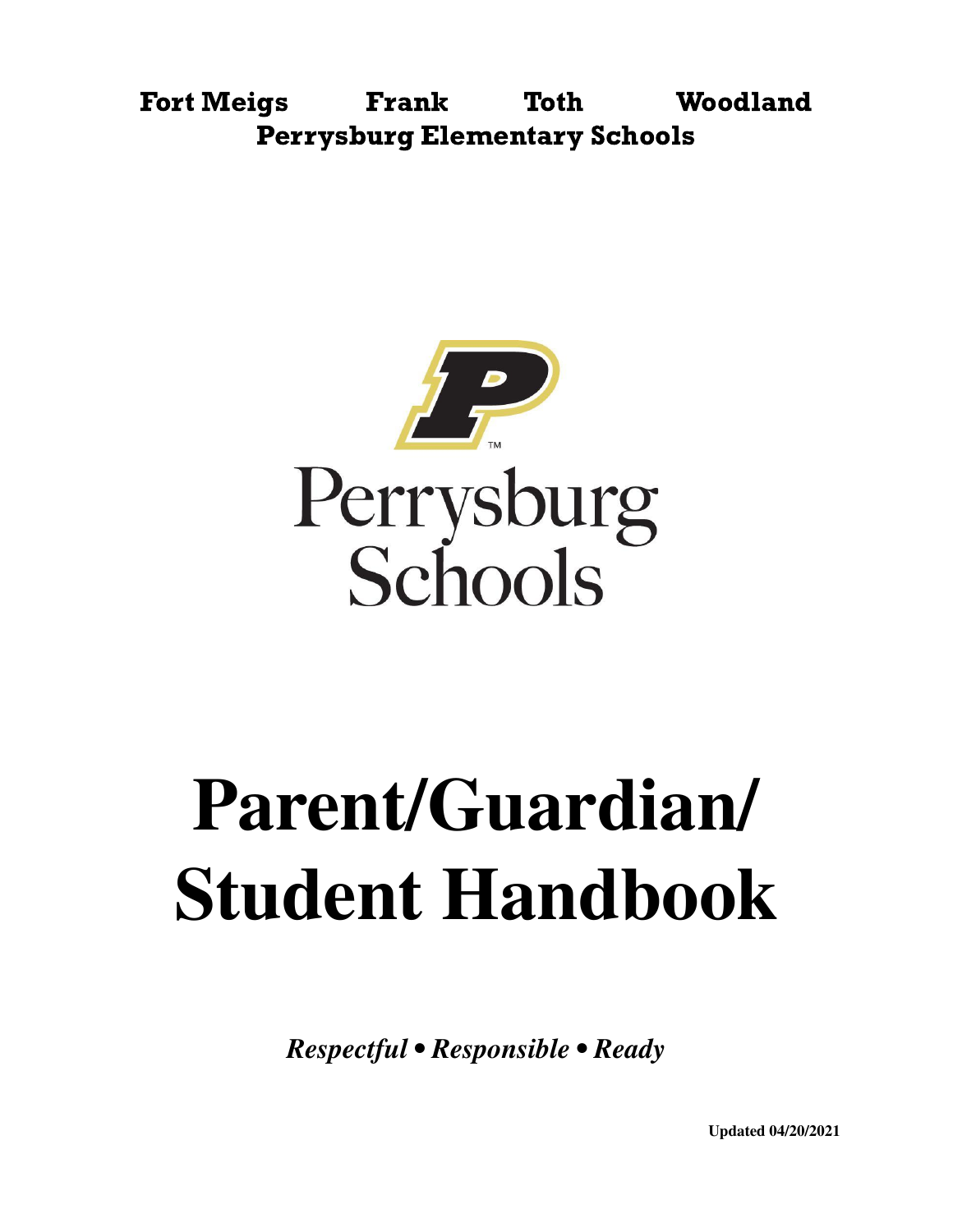#### **Table of Contents**

| <b>Table of Contents</b>                                                                                             | $2 - 3$   |
|----------------------------------------------------------------------------------------------------------------------|-----------|
| <b>PART I: Handbook Purpose</b>                                                                                      | 4         |
| <b>PART II: Contact Information</b>                                                                                  | 4         |
| PART III: Notice of Nondiscrimination and Internal Complaint Procedures                                              | 5         |
| PART IV: Policies & Procedures Concerning Attendance, Absence, Enrollment & Withdrawal<br>A. Attendance Policy       | 5-6       |
| B. Attendance Coding Guidelines                                                                                      | 6         |
| C. Attendance Notification Process                                                                                   | 6         |
| D. Child Custody                                                                                                     | 6         |
| E. Enrollment                                                                                                        | 7         |
| F. Make-Up Homework Requests                                                                                         | 7         |
| G. Personal Convenience Absence / Family Vacations                                                                   | 7         |
| H. Student Withdrawal or Transfer                                                                                    | 8         |
|                                                                                                                      |           |
| PART V: Policies & Procedures Concerning Arrival/Dismissal & Transportation<br>A. Arrival To & Dismissal From School | 8         |
| B. Bus Rules of Conduct                                                                                              | 8         |
| C. Penalties for Bus Misconduct                                                                                      | 8         |
|                                                                                                                      | 9         |
| D. Drop Off / Pick Up Policy.<br>E. Field Trips                                                                      | 9         |
|                                                                                                                      |           |
| <b>PART VI: Student Health &amp; Medication</b>                                                                      |           |
| A. Control of Blood-Borne Pathogens                                                                                  | 9         |
| <b>B.</b> Emergency Medical Sheets                                                                                   | 9         |
| C. Health Regulations                                                                                                | 9         |
| D. Health Services                                                                                                   | 10        |
| E. Immunizations                                                                                                     | $10 - 11$ |
| F. Medication                                                                                                        | 11        |
| <b>PART VII: School Fees, Reports, Communication &amp; Visitation</b>                                                |           |
| A. Arranging a Conference                                                                                            | 12        |
| <b>B.</b> Chaperone Guidelines                                                                                       | 12        |
| C. Classroom Visitation                                                                                              | 12        |
| D. Complaints                                                                                                        | 12        |
| E. Communication Between Home & School                                                                               | 12        |
| F. Distribution of Literature to Students                                                                            | 13        |
| G. Messages                                                                                                          | 13        |
| H Pupil Progress Reports                                                                                             | 13        |
| I. Scheduled Conferences                                                                                             | 13        |
| J. School Fees                                                                                                       | 13        |
| K. Telephone Use                                                                                                     | 13        |
| L. Visitors                                                                                                          | 14        |
| M. Volunteers                                                                                                        | 14        |
| N. Website                                                                                                           | 14        |
| <b>PART VIII: School Rules/Discipline &amp; Safety Procedures</b>                                                    |           |
| A. Authority of Teachers                                                                                             | 14        |
| B. Cheating / Plagiarism                                                                                             | 14        |
| C. Child Abuse Reporting                                                                                             | 14        |
| D. Computer Usage                                                                                                    | 15        |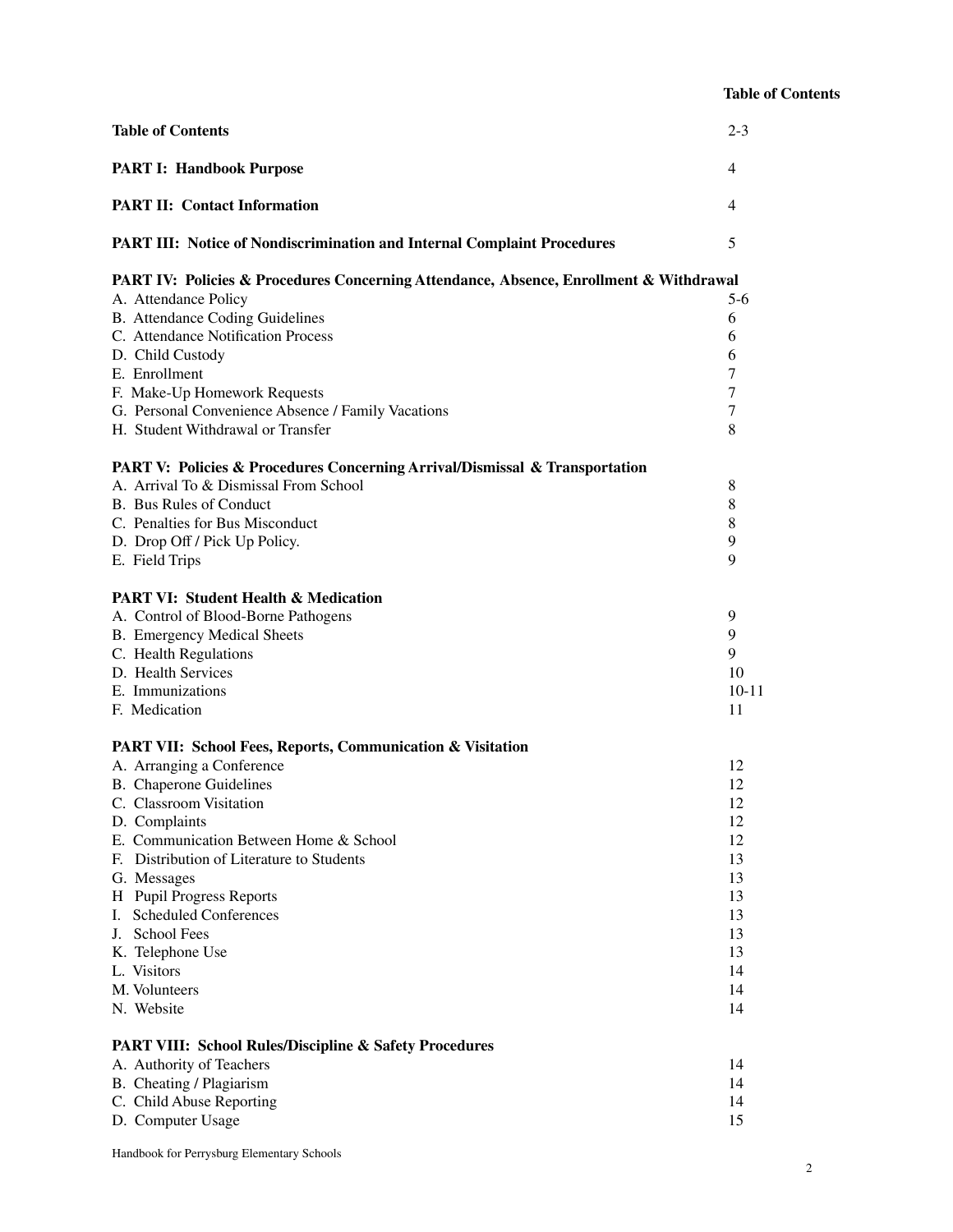| K. FERPA Rights<br>17<br>L. Safer Ohio School Tip Line and Crisis Text Line<br>17<br>M. Prohibition Against Harassment, Intimidation & Bullying<br>$17 - 18$<br>18<br>N. Recess<br>18<br>O. Responsibility for Textbooks/Workbooks<br>P. Student Code of Conduct<br>$18 - 20$<br>20<br>Q. Student Dress Code<br><b>PART IX: Lunch</b><br>A. Cafeteria Behavior<br>$20 - 21$<br>B. Cafeteria Expectations<br>21<br>C. Free and Reduced Lunches<br>21<br>D. Lunch Payment<br>21<br>21<br>E. Lunch Program<br><b>PART X: Other</b><br>A. Assemblies<br>21<br>22<br>B. Birthdays<br>C. Directory Information<br>22<br>D. Electronic Devices<br>22<br>22<br>E. Elementary Counselors<br>F. Gifted Identification<br>23<br>G. Homework<br>23<br>23<br>H. Lockers<br>I. Lost and Found<br>23<br>J. Non-Discrimination Policy<br>23<br>K. School Calendar<br>23<br>L. School Hours<br>24<br>M. School Parties<br>24<br>N. State & Local Assessments<br>24<br>O. Student Valuables<br>24<br>Use of School Facilities<br>P.<br>24<br>Q. Procedures for Inspection of Instructional Materials<br>$24 - 25$<br>R. Public Records<br>25<br>S. Student Privacy and Parental Access to Information<br>25<br>T. Pesticide Application<br>25<br>U. Positive Behavior Intervention and Supports and Limited use of Restraint and Seclusion<br>$25 - 26$<br>V. Technology Use in School<br>26<br>W. Career Advising Program<br>26<br>X. Fundraisers<br>26 | E. Detention (Before or After School)<br>F. Disciplinary Consequences<br>G. Drug Free Schools<br>H. Emergency Closings & Delays<br>I. Emergency Communication System<br>J. Emergency Drills | 15<br>$15 - 16$<br>16<br>16<br>16<br>17 |
|----------------------------------------------------------------------------------------------------------------------------------------------------------------------------------------------------------------------------------------------------------------------------------------------------------------------------------------------------------------------------------------------------------------------------------------------------------------------------------------------------------------------------------------------------------------------------------------------------------------------------------------------------------------------------------------------------------------------------------------------------------------------------------------------------------------------------------------------------------------------------------------------------------------------------------------------------------------------------------------------------------------------------------------------------------------------------------------------------------------------------------------------------------------------------------------------------------------------------------------------------------------------------------------------------------------------------------------------------------------------------------------------------------------------------------------|---------------------------------------------------------------------------------------------------------------------------------------------------------------------------------------------|-----------------------------------------|
|                                                                                                                                                                                                                                                                                                                                                                                                                                                                                                                                                                                                                                                                                                                                                                                                                                                                                                                                                                                                                                                                                                                                                                                                                                                                                                                                                                                                                                        |                                                                                                                                                                                             |                                         |
|                                                                                                                                                                                                                                                                                                                                                                                                                                                                                                                                                                                                                                                                                                                                                                                                                                                                                                                                                                                                                                                                                                                                                                                                                                                                                                                                                                                                                                        |                                                                                                                                                                                             |                                         |
|                                                                                                                                                                                                                                                                                                                                                                                                                                                                                                                                                                                                                                                                                                                                                                                                                                                                                                                                                                                                                                                                                                                                                                                                                                                                                                                                                                                                                                        |                                                                                                                                                                                             |                                         |
|                                                                                                                                                                                                                                                                                                                                                                                                                                                                                                                                                                                                                                                                                                                                                                                                                                                                                                                                                                                                                                                                                                                                                                                                                                                                                                                                                                                                                                        |                                                                                                                                                                                             |                                         |
|                                                                                                                                                                                                                                                                                                                                                                                                                                                                                                                                                                                                                                                                                                                                                                                                                                                                                                                                                                                                                                                                                                                                                                                                                                                                                                                                                                                                                                        |                                                                                                                                                                                             |                                         |
|                                                                                                                                                                                                                                                                                                                                                                                                                                                                                                                                                                                                                                                                                                                                                                                                                                                                                                                                                                                                                                                                                                                                                                                                                                                                                                                                                                                                                                        |                                                                                                                                                                                             |                                         |
|                                                                                                                                                                                                                                                                                                                                                                                                                                                                                                                                                                                                                                                                                                                                                                                                                                                                                                                                                                                                                                                                                                                                                                                                                                                                                                                                                                                                                                        |                                                                                                                                                                                             |                                         |
|                                                                                                                                                                                                                                                                                                                                                                                                                                                                                                                                                                                                                                                                                                                                                                                                                                                                                                                                                                                                                                                                                                                                                                                                                                                                                                                                                                                                                                        |                                                                                                                                                                                             |                                         |
|                                                                                                                                                                                                                                                                                                                                                                                                                                                                                                                                                                                                                                                                                                                                                                                                                                                                                                                                                                                                                                                                                                                                                                                                                                                                                                                                                                                                                                        |                                                                                                                                                                                             |                                         |
|                                                                                                                                                                                                                                                                                                                                                                                                                                                                                                                                                                                                                                                                                                                                                                                                                                                                                                                                                                                                                                                                                                                                                                                                                                                                                                                                                                                                                                        |                                                                                                                                                                                             |                                         |
|                                                                                                                                                                                                                                                                                                                                                                                                                                                                                                                                                                                                                                                                                                                                                                                                                                                                                                                                                                                                                                                                                                                                                                                                                                                                                                                                                                                                                                        |                                                                                                                                                                                             |                                         |
|                                                                                                                                                                                                                                                                                                                                                                                                                                                                                                                                                                                                                                                                                                                                                                                                                                                                                                                                                                                                                                                                                                                                                                                                                                                                                                                                                                                                                                        |                                                                                                                                                                                             |                                         |
|                                                                                                                                                                                                                                                                                                                                                                                                                                                                                                                                                                                                                                                                                                                                                                                                                                                                                                                                                                                                                                                                                                                                                                                                                                                                                                                                                                                                                                        |                                                                                                                                                                                             |                                         |
|                                                                                                                                                                                                                                                                                                                                                                                                                                                                                                                                                                                                                                                                                                                                                                                                                                                                                                                                                                                                                                                                                                                                                                                                                                                                                                                                                                                                                                        |                                                                                                                                                                                             |                                         |
|                                                                                                                                                                                                                                                                                                                                                                                                                                                                                                                                                                                                                                                                                                                                                                                                                                                                                                                                                                                                                                                                                                                                                                                                                                                                                                                                                                                                                                        |                                                                                                                                                                                             |                                         |
|                                                                                                                                                                                                                                                                                                                                                                                                                                                                                                                                                                                                                                                                                                                                                                                                                                                                                                                                                                                                                                                                                                                                                                                                                                                                                                                                                                                                                                        |                                                                                                                                                                                             |                                         |
|                                                                                                                                                                                                                                                                                                                                                                                                                                                                                                                                                                                                                                                                                                                                                                                                                                                                                                                                                                                                                                                                                                                                                                                                                                                                                                                                                                                                                                        |                                                                                                                                                                                             |                                         |
|                                                                                                                                                                                                                                                                                                                                                                                                                                                                                                                                                                                                                                                                                                                                                                                                                                                                                                                                                                                                                                                                                                                                                                                                                                                                                                                                                                                                                                        |                                                                                                                                                                                             |                                         |
|                                                                                                                                                                                                                                                                                                                                                                                                                                                                                                                                                                                                                                                                                                                                                                                                                                                                                                                                                                                                                                                                                                                                                                                                                                                                                                                                                                                                                                        |                                                                                                                                                                                             |                                         |
|                                                                                                                                                                                                                                                                                                                                                                                                                                                                                                                                                                                                                                                                                                                                                                                                                                                                                                                                                                                                                                                                                                                                                                                                                                                                                                                                                                                                                                        |                                                                                                                                                                                             |                                         |
|                                                                                                                                                                                                                                                                                                                                                                                                                                                                                                                                                                                                                                                                                                                                                                                                                                                                                                                                                                                                                                                                                                                                                                                                                                                                                                                                                                                                                                        |                                                                                                                                                                                             |                                         |
|                                                                                                                                                                                                                                                                                                                                                                                                                                                                                                                                                                                                                                                                                                                                                                                                                                                                                                                                                                                                                                                                                                                                                                                                                                                                                                                                                                                                                                        |                                                                                                                                                                                             |                                         |
|                                                                                                                                                                                                                                                                                                                                                                                                                                                                                                                                                                                                                                                                                                                                                                                                                                                                                                                                                                                                                                                                                                                                                                                                                                                                                                                                                                                                                                        |                                                                                                                                                                                             |                                         |
|                                                                                                                                                                                                                                                                                                                                                                                                                                                                                                                                                                                                                                                                                                                                                                                                                                                                                                                                                                                                                                                                                                                                                                                                                                                                                                                                                                                                                                        |                                                                                                                                                                                             |                                         |
|                                                                                                                                                                                                                                                                                                                                                                                                                                                                                                                                                                                                                                                                                                                                                                                                                                                                                                                                                                                                                                                                                                                                                                                                                                                                                                                                                                                                                                        |                                                                                                                                                                                             |                                         |
|                                                                                                                                                                                                                                                                                                                                                                                                                                                                                                                                                                                                                                                                                                                                                                                                                                                                                                                                                                                                                                                                                                                                                                                                                                                                                                                                                                                                                                        |                                                                                                                                                                                             |                                         |
|                                                                                                                                                                                                                                                                                                                                                                                                                                                                                                                                                                                                                                                                                                                                                                                                                                                                                                                                                                                                                                                                                                                                                                                                                                                                                                                                                                                                                                        |                                                                                                                                                                                             |                                         |
|                                                                                                                                                                                                                                                                                                                                                                                                                                                                                                                                                                                                                                                                                                                                                                                                                                                                                                                                                                                                                                                                                                                                                                                                                                                                                                                                                                                                                                        |                                                                                                                                                                                             |                                         |
|                                                                                                                                                                                                                                                                                                                                                                                                                                                                                                                                                                                                                                                                                                                                                                                                                                                                                                                                                                                                                                                                                                                                                                                                                                                                                                                                                                                                                                        |                                                                                                                                                                                             |                                         |
|                                                                                                                                                                                                                                                                                                                                                                                                                                                                                                                                                                                                                                                                                                                                                                                                                                                                                                                                                                                                                                                                                                                                                                                                                                                                                                                                                                                                                                        |                                                                                                                                                                                             |                                         |
|                                                                                                                                                                                                                                                                                                                                                                                                                                                                                                                                                                                                                                                                                                                                                                                                                                                                                                                                                                                                                                                                                                                                                                                                                                                                                                                                                                                                                                        |                                                                                                                                                                                             |                                         |
|                                                                                                                                                                                                                                                                                                                                                                                                                                                                                                                                                                                                                                                                                                                                                                                                                                                                                                                                                                                                                                                                                                                                                                                                                                                                                                                                                                                                                                        |                                                                                                                                                                                             |                                         |
|                                                                                                                                                                                                                                                                                                                                                                                                                                                                                                                                                                                                                                                                                                                                                                                                                                                                                                                                                                                                                                                                                                                                                                                                                                                                                                                                                                                                                                        |                                                                                                                                                                                             |                                         |
|                                                                                                                                                                                                                                                                                                                                                                                                                                                                                                                                                                                                                                                                                                                                                                                                                                                                                                                                                                                                                                                                                                                                                                                                                                                                                                                                                                                                                                        |                                                                                                                                                                                             |                                         |
|                                                                                                                                                                                                                                                                                                                                                                                                                                                                                                                                                                                                                                                                                                                                                                                                                                                                                                                                                                                                                                                                                                                                                                                                                                                                                                                                                                                                                                        |                                                                                                                                                                                             |                                         |
|                                                                                                                                                                                                                                                                                                                                                                                                                                                                                                                                                                                                                                                                                                                                                                                                                                                                                                                                                                                                                                                                                                                                                                                                                                                                                                                                                                                                                                        |                                                                                                                                                                                             |                                         |
|                                                                                                                                                                                                                                                                                                                                                                                                                                                                                                                                                                                                                                                                                                                                                                                                                                                                                                                                                                                                                                                                                                                                                                                                                                                                                                                                                                                                                                        |                                                                                                                                                                                             |                                         |
|                                                                                                                                                                                                                                                                                                                                                                                                                                                                                                                                                                                                                                                                                                                                                                                                                                                                                                                                                                                                                                                                                                                                                                                                                                                                                                                                                                                                                                        |                                                                                                                                                                                             |                                         |
|                                                                                                                                                                                                                                                                                                                                                                                                                                                                                                                                                                                                                                                                                                                                                                                                                                                                                                                                                                                                                                                                                                                                                                                                                                                                                                                                                                                                                                        |                                                                                                                                                                                             |                                         |
|                                                                                                                                                                                                                                                                                                                                                                                                                                                                                                                                                                                                                                                                                                                                                                                                                                                                                                                                                                                                                                                                                                                                                                                                                                                                                                                                                                                                                                        |                                                                                                                                                                                             |                                         |
|                                                                                                                                                                                                                                                                                                                                                                                                                                                                                                                                                                                                                                                                                                                                                                                                                                                                                                                                                                                                                                                                                                                                                                                                                                                                                                                                                                                                                                        |                                                                                                                                                                                             |                                         |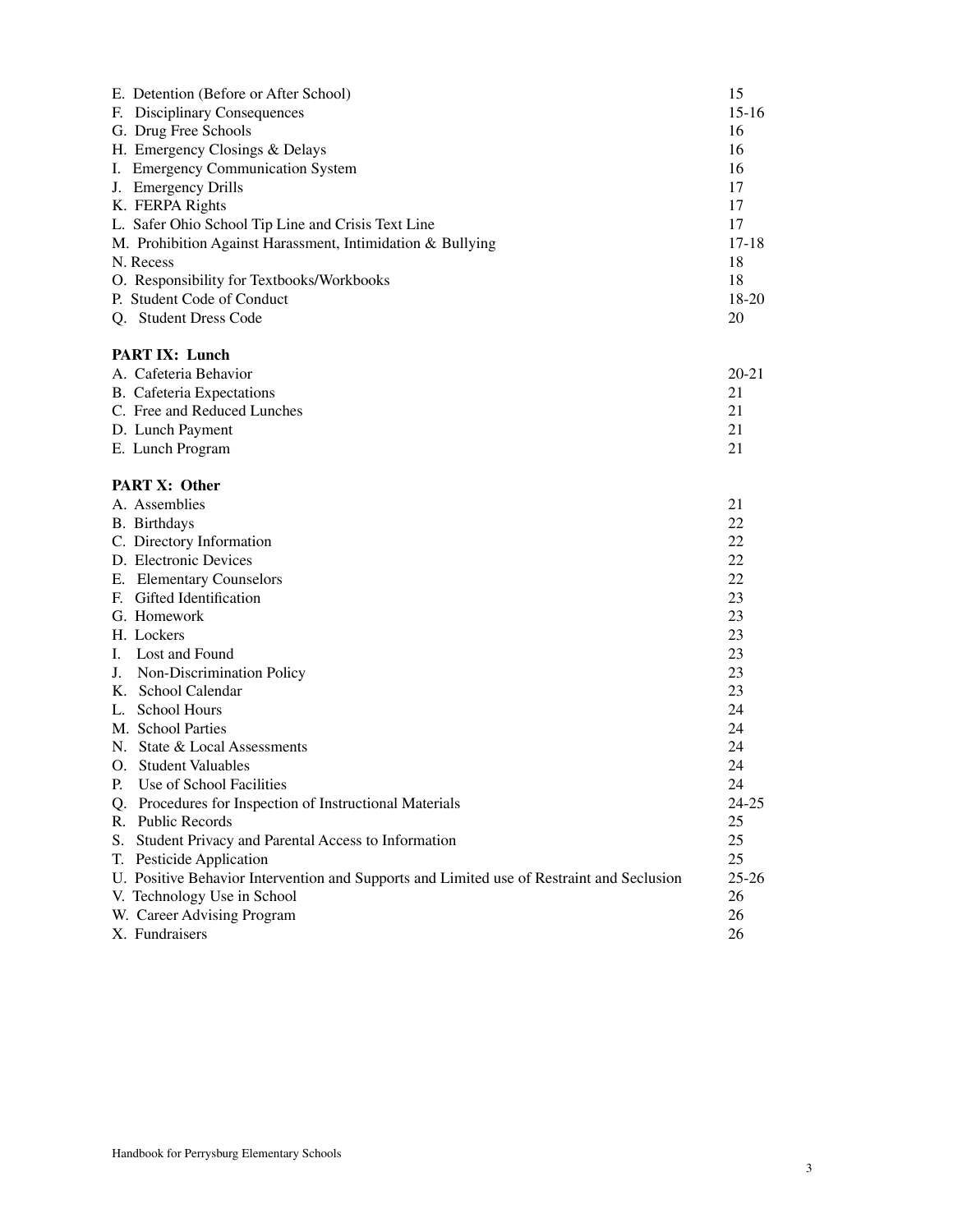#### **PART I: Purpose**

We are so pleased to have your family as a part of our school family! This handbook is just one of many opportunities for communication between the school system and families. It is intended to provide a quick-reference tool regarding practices, policies, procedures and programs that are common to the elementary schools of Perrysburg School District. This handbook contains a partial listing of procedures, policies and guidelines. For a complete listing of these items, please refer to the school district web site, www.perrysburgschools.net.

Here is some important information about our school district:

#### **Vision**

Where passion drives exemplary education

#### **Mission**

Ensuring all students achieve their greatest potential

#### **Core Values**

- We value students as individuals
- We inspire students to discover their passion
- We challenge our students and ourselves
- We provide a safe and inclusive environment
- We manage resources efficiently
- We enrich our community
- We are trailblazers

In addition, The Jacket Way program creates common expectations for behavior and focuses on the three R's: Respectful, Responsible and Ready. We are working hard to cultivate an environment that nurtures and reinforces positive behavior.

There are many options for parents and guardians to become involved in your child's education. You are encouraged to contact your school's administration and faculty whenever you have questions, comments or concerns.

#### **PART II: Contact Information**

Fort Meigs Elementary School Frank Elementary School 26431 Fort Meigs Road 401 West South Boundary Perrysburg, Ohio 43551 Perrysburg, Ohio 43551 419-872-8822 419-874-8721 Principal - Mr. Marjoe Cooper Principal - Mr. Lou Marconi

Toth Elementary School Woodland Elementary School 200 East Seventh Street 27979 White Road Perrysburg, Ohio 43551 Perrysburg, Ohio 43551 419-874-3123 419-874-8736 Principal - Mrs. Hilary Steinmiller Principal – Dr. Michael Salwiesz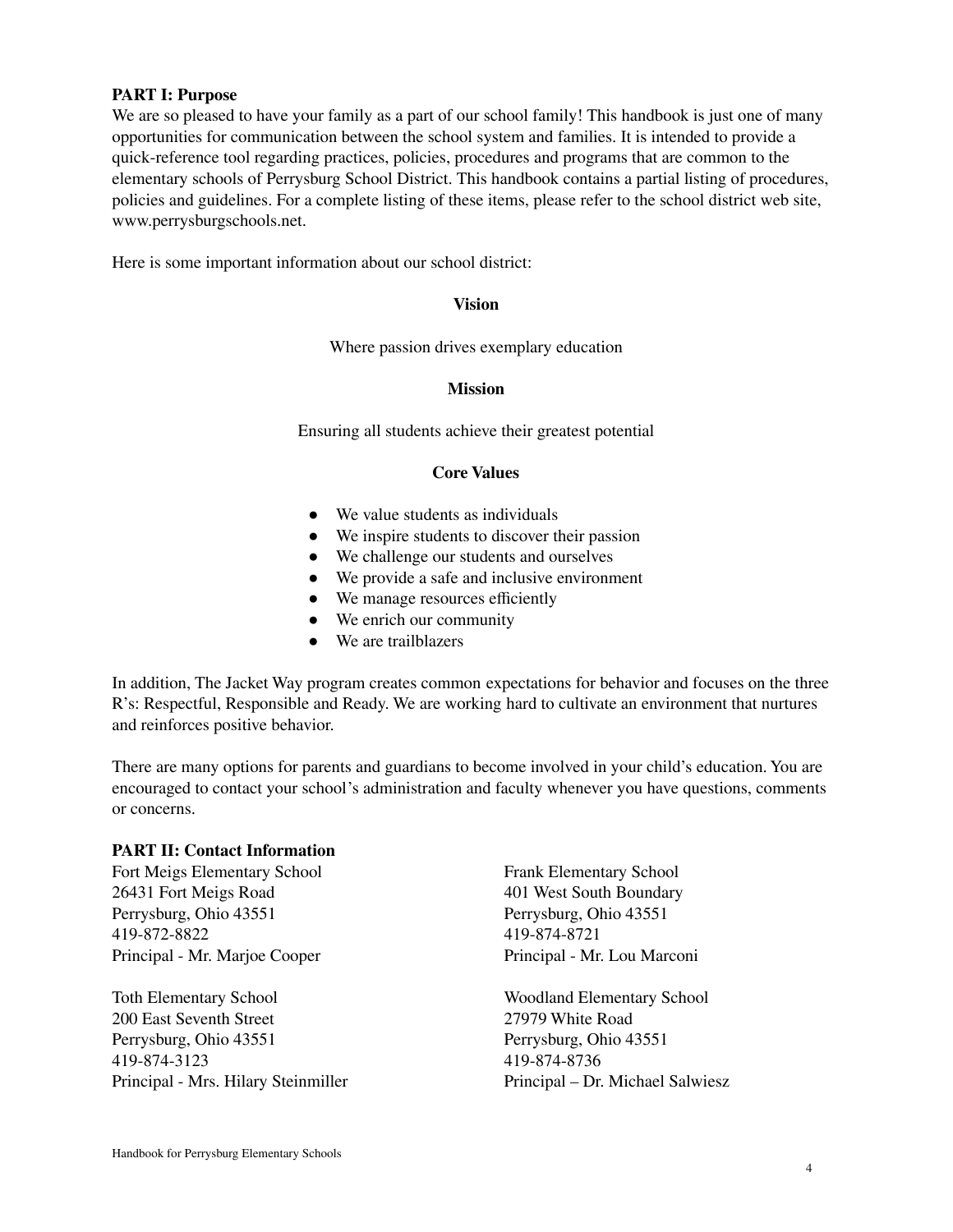# **Civil Rights Compliance Officer**

The Executive Director of Pupil Services (419-874-9131) is designated as the District Compliance Officer for students. Building principals shall serve as Building Compliance Officers.

# **PART III: Notice of Nondiscrimination and Internal Complaint Procedures**

The Board of Education does not discriminate on the basis of religion, race, color, national origin, sex, disability, military status, ancestry, age or genetic information in its program, activities or employment. Further, it is the policy of this District to provide an equal opportunity for all students, regardless of race, color, creed, age, disability, religion, gender, ancestry, national origin, place of residence within the boundaries of the District or social or economic background, to learn through the curriculum offered in this District. Any person who believes that s/he has been discriminated against or denied equal opportunity or access to programs or services may file a complaint with the District's Civil Rights Coordinators: the Executive Director of Human Resources or the Executive Director of Pupil Services at 419-874-9131.

# **PART IV: Policies & Procedures Concerning Attendance, Absence, Enrollment & Withdrawal A. Attendance Policy:**

One of the major aims of the Perrysburg Schools is to teach students to assume responsibility. Requiring students to be regular in attendance and punctual in reporting to classes is one way of developing responsibility.

Attendance shall be taken at the commencement of the school day in schools with non-period-based schedules. Attendance for students arriving late or leaving early will be tracked and recorded to the nearest full hour.

All absences from school can be placed in two categories – excused and unexcused, as stated below. Cases of truancy will be grounds for referral to the Superintendent or designee for action covered under Section 3321.18 through 3321.22 of the Ohio Revised Code. Any students absent with more than five consecutive truancies or seven truancies within one month or twelve truancies within a school year may be referred.

Excessive Absences

When a student of compulsory school age is absent from school with or without legitimate excuse for 38 or more hours in one school month, or 65 or more hours in a school year, the attendance officer shall notify the child's parent or guardian of the child's absences, in writing, within seven school days after the date of the absence that triggered the notice requirement.

Please see Policy and Administrative Guideline 5200 for more information.

- 1. EXCUSED ABSENCES
	- a. Personal Illness (The parent/guardian determines if the student is unable to attend school due to illness.)
		- Requires notification from parent/guardian
		- Phone call to school on day of absence before 9:30am
		- Written note from parent/guardian when student returns to school
		- A doctor's excuse may be required in some instances at the discretion of school administration
	- b. Illness in the Family
		- Requires notification procedures as outlined for Personal Illness
	- c. Quarantine
		- Requires notification procedures as outlined for Personal Illness and local health agencies if applicable
	- d. Death in the Family
		- Requires notification procedures as outlined for Personal Illness
	- e. Religious Observances
		- Requires notification procedures as outlined for Personal Illness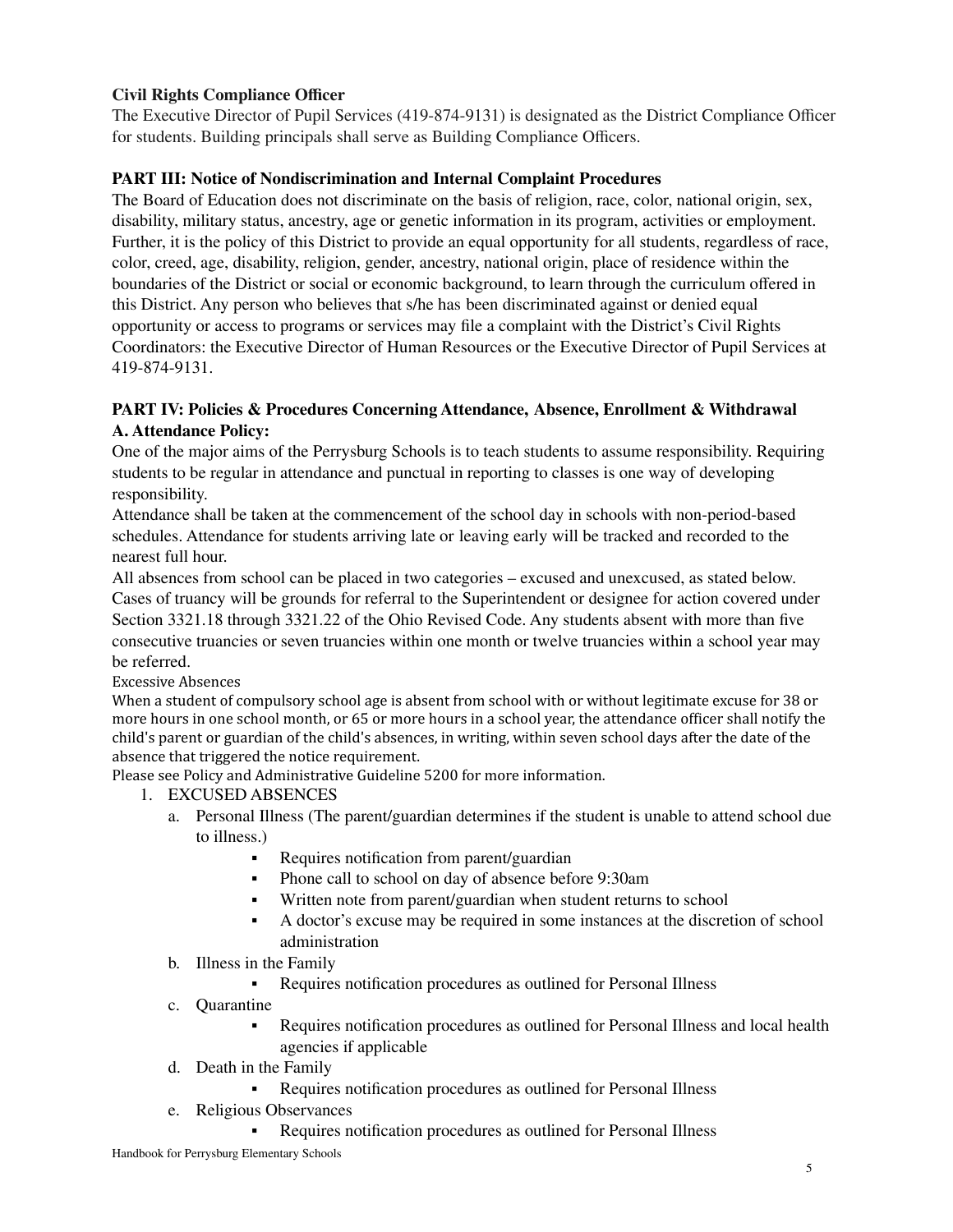- f. Emergency (A set of circumstances, in the judgment of the school, that constitutes good and sufficient cause for absence from school.)
	- Requires notification procedures as outlined for Personal Illness
- 2. UNEXCUSED ABSENCES
	- Oversleeping
	- Car trouble
	- **•** Missing the bus
	- Shopping
	- Childcare difficulties
	- Out-of-school suspension
	- Truancy (purposefully skipping school)
	- **•** Family errands
	- Family vacations not receiving prior approval
	- Failure to appropriately contact the school of an absence
	- Other absences not listed as excused
- 3. PARTIAL-DAY ABSENCES
	- a. Tardies/Early Dismissals
		- A tardy/early dismissal will be issued when a student is late for the start of the school day (past 9:05 a.m.) or leaves before school dismissal time.
		- Students not in homeroom or in class when the late bell rings are considered tardy, and attendance shall be tracked and recorded to the nearest full hour.
		- Notification from the parent/guardian is required for all tardies and early dismissals.
		- Tardies and early dismissals will be classified as excused or unexcused according to the procedures for excused and unexcused absences.
		- Tardies and early dismissals may convert at the rate of three equals one full day for truancy purposes.
		- b. Partial-Day Absences
			- All partial absences that are not considered a tardy or early dismissal will be tracked and recorded to the nearest full hour.
			- Partial-day absences will be classified as excused or unexcused according to the procedures for excused and unexcused absences.
			- A student must have written notification whenever they miss a partial day and must be signed in or out of school by a parent/guardian in the school.
			- Partial-day absences will be tracked and recorded to the nearest full hour for truancy purposes.

# **B. Attendance Coding Guidelines:**

Any student arriving at school after 9:05 a.m. must be escorted by a parent/guardian to the school office and signed into school. They are considered tardy and will be given an admit slip to enter their classroom.

#### **C. Attendance Notification Process:**

Perrysburg Schools will notify parents/legal guardians when students accumulate excessive absences. This includes sending parent notification letters from the school office, requiring a doctor's excuse for absences or possibly notifying the Wood County Court System.

# **D. Child Custody:**

The staff and administration will rely on the most recent certified (court stamped) copy of any order or decision in the child's file regarding custody/allocation of parental rights and responsibilities.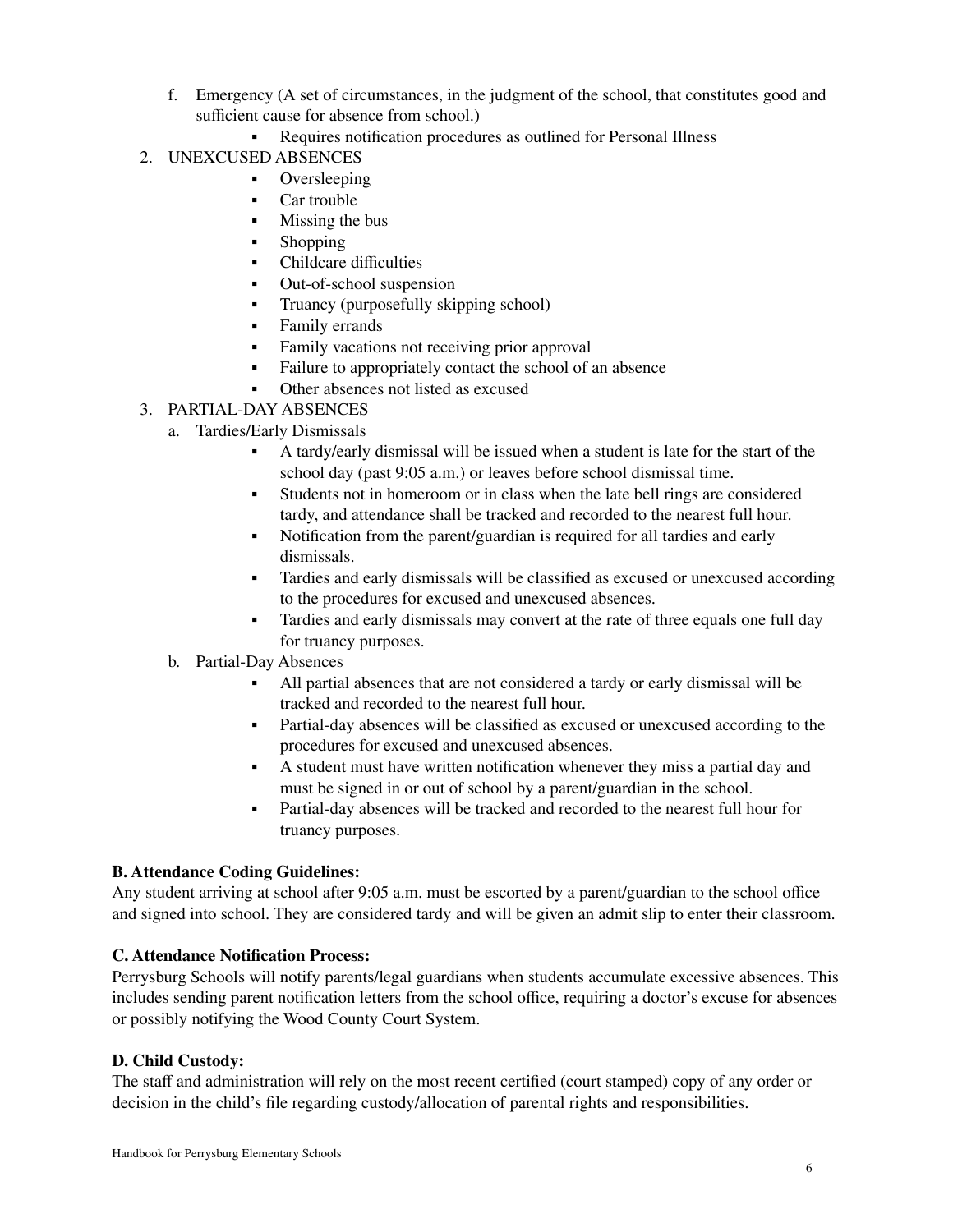Parents/legal guardians should provide the school office with a certified (court stamped) copy of any court document addressing custody and/or allocation of parental rights.

# **E. Enrollment:**

# *ADMISSION TO SCHOOL*

A parent or legal guardian must register the student and present the following documents:

- Official birth certificate with raised seal or passport
- Social Security Card
- **•** Immunization records
- Photo I.D. of Parent/Custodial Parent/Guardian
- Proof of residency is required as per Board policy
- Most recent grade card
- All documents related to custody, if appropriate
- When applicable, a copy of the student's special education records (IEP and ETR)
- When applicable, a copy of the student's 504 Plan
- When applicable, a copy of the student's gifted records (WEP)
- Our district will request records from the previous school of attendance after the student is registered.

▪ All students must complete an approved kindergarten program prior to enrolling in 1st grade. *KINDERGARTEN REGISTRATION INFORMATION*

- To be eligible for kindergarten, a student must be five years of age on or before August 1 of the year in question.
- At the present time, chronological age is the primary determining factor for admittance to kindergarten.
- Students who become 5 years of age after August 1 but before January 1 are eligible for early entrance testing. Exceptions may be made if test results prove that the student is academically and socially ready for kindergarten. The Board of Education reserves the right to refuse admittance in exceptional cases.
- All students must complete the kindergarten assessment process.
- The entering student must have a thorough physical examination before being allowed to attend school. Diphtheria-Pertussis-Tetanus (D.P.T.) and Hepatitis B shots, measles and vaccine for polio are compulsory for entrance in school.
- Where bus transportation is provided, kindergarten students will be transported both ways.

# **F. Make-Up Homework Requests:**

Make-up homework requests may be made by 11:00 a.m. the day of the student absence. This will ensure that the teacher has ample time to prepare for that request. Arrangements for picking up student homework are the responsibility of the parent/legal guardian. Make-up homework can be picked up in the school office after 3:00 p.m. Please be aware our school offices close at 4:00 p.m.

# **G. Personal Convenience Absence / Family Vacations:**

Absence from school for student and/or parent personal convenience is not provided for under the school attendance laws of the State of Ohio. A personal convenience proposed absence will be considered excused and parents are asked to complete Form 5200 F1 - *Application for a Student Personal Convenience Absence*. These forms are available in the school office or on the district web site under Parents Pre-Planned Absence Form.

The school cannot be responsible for work missed by the student due to late entrance or vacations that do not coincide with the regular school calendar. Parents/Guardians should report such circumstances to the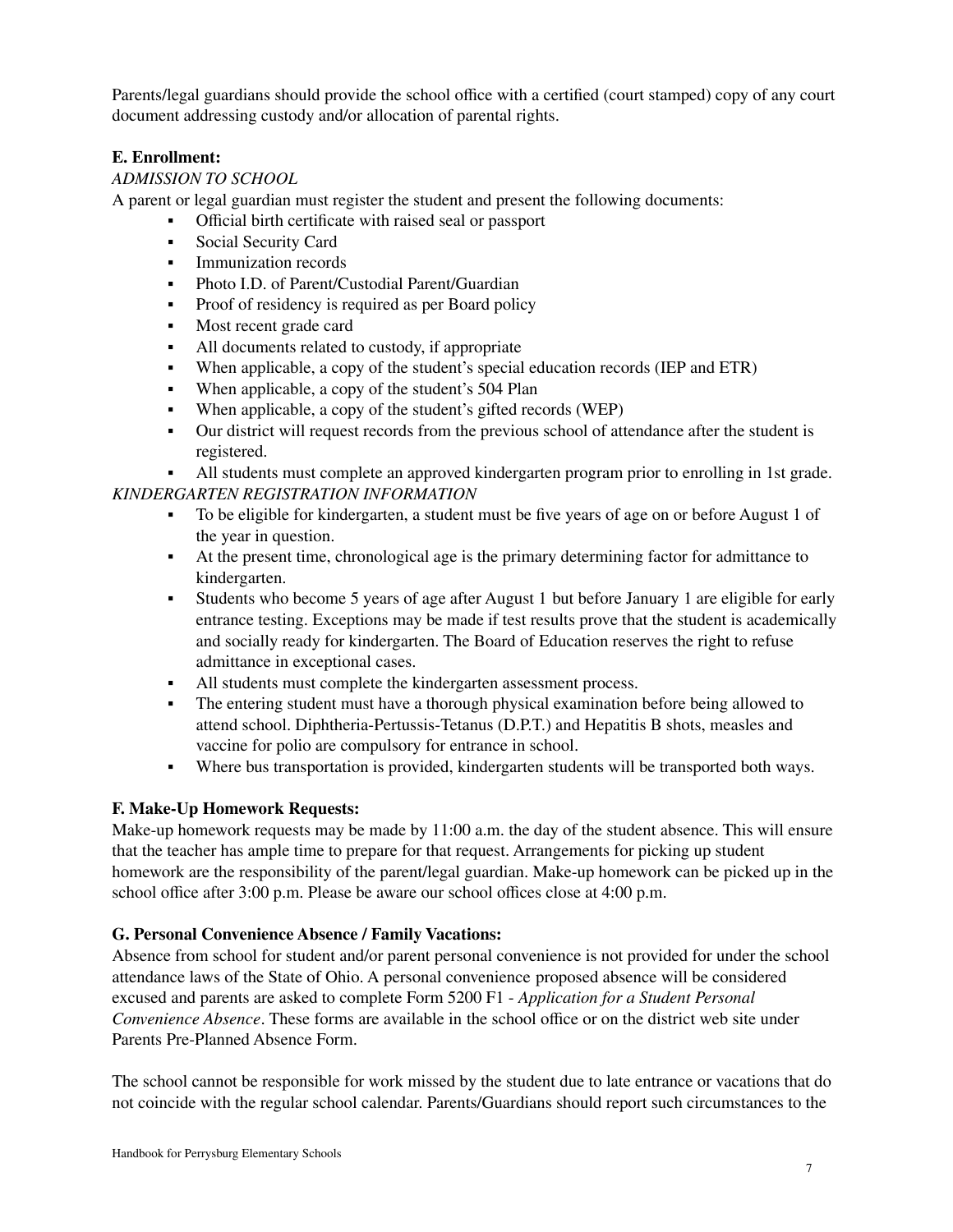school prior to the dates missed and fill out the appropriate paperwork stating this. Because of the time involved, the privilege of making up work is reserved for unavoidable absences, such as illness.

# **H. Student Withdrawal or Transfer:**

If your family is changing its place of residence, be sure to notify the school office of your new address and complete the necessary withdrawal forms prior to your child's last day. All of your student's records will be transferred from the present school directly to the school district to which you will be moving upon receipt of a written request from the new school. Before leaving the school district, it will be necessary for you to get the student's report card, withdrawal slip and personal possessions on the last day from the school where your student has been in attendance; as well as, submit payment for any outstanding fees and return school property. You must sign a release of records form before we can forward any information to a new school.

# **PART V: Policies & Procedures Concerning Arrival/Dismissal & Transportation A. Arrival To & Dismissal From School:**

Elementary school hours are 9:05 a.m. – 3:35 p.m. **All students are expected to arrive at school between 8:50 a.m. – 9:05 a.m. Students arriving earlier will be unsupervised.**

Walkers and bicycle riders should exit from the appropriate doors and cross the streets at designated crosswalks under the supervision of the school's safety patrol and the Perrysburg crossing guard. Please instruct children to travel directly to and from school.

Students eligible for transportation are assigned a specific bus route. Bus change requests cannot be approved, unless it is an emergency and a seat is available.

All changes in transportation, childcare, etc. should be provided in writing on the morning of the day of the change. **Messages will not be delivered to a teacher regarding a student's dismissal after 3:00 p.m. unless it is an emergency.**

# **B. Bus Rules of Conduct:**

Rules of conduct for student bus passengers are basic and are necessary for safe operation. It is the responsibility of the custodial parent/guardian to supervise the student at the bus stop. Students should wait until the bus comes to a complete stop before entering the street and, if the bus and students are on opposite sides of the street, students wait until a signal from the driver is given indicating that it is safe to cross.

The bus driver has the authority, granted by Ohio Legislature, to require student riders to sit in assigned seats, appoint school bus stewards, or use any other classroom techniques of maintaining order and discipline on the bus. Bus rules of conduct are included with the back to school packet. It is the responsibility of parents to review these rules with their child.

# **C. Penalties for Bus Misconduct:**

In order to insure the safe operation of school buses and to insure consistent enforcement throughout the Perrysburg School District, the following procedure shall be followed when it becomes necessary to take disciplinary action because of misconduct aboard a school bus:

- *First referral*: Warning letter to parents and student conference with principal and/or school disciplinary measure.
- *Second referral*: Three days suspension from bus riding privileges and/or school disciplinary measure.
- *Third referral*: Five days suspension from bus riding privileges and/or school disciplinary measure.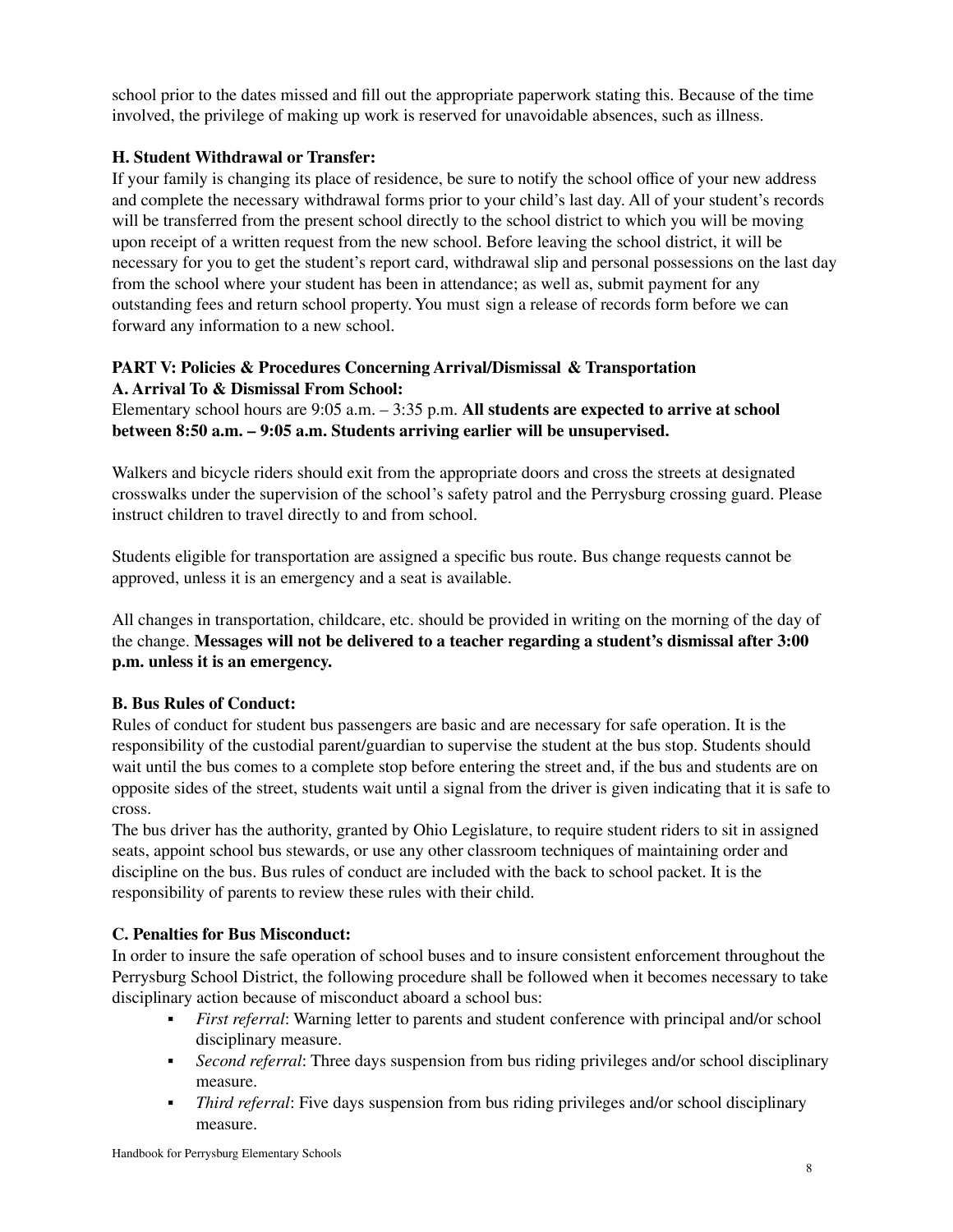- *Fourth referral*: Ten days suspension from bus riding privileges and/or school disciplinary measure.
- *Fifth referral*: Suspension for remainder of the school year from bus riding privileges.

Note: If school officials deem the offense serious enough, any of the preceding steps may be superseded and the next step enforced, and permanent loss of bus privileges may result.

# **D. Drop Off / Pick Up Policy:**

When dropping off a tardy student, after 9:00am, please escort the student into the main office to sign him/her into school. A parent MUST accompany students or an individual designated by a parent on the appropriate school forms.

When picking up a child from school prior to the end of the day, parents must report to the school office and sign them out of school. We will then dismiss students from their classroom.

# **E. Field Trips:**

As part of the educational services of the school, students are sometimes taken on field trips. One written permit from the parent **must** be filed at the beginning of the year for each student before the student is allowed to accompany his class on field trips. All trips are supervised by regular classroom teachers and often by parents.

# **PART VI: Student Health & Medication**

# **A. Control of Blood-Borne Pathogens**

The district seeks to provide a safe educational environment for students and take appropriate measures to protect those students who may be exposed to blood-borne pathogens in the school environment and/or during their participation in school-related activities. While the risks of students being exposed to blood-borne pathogens may be low, students must assume that all body fluids are potentially infectious and must take precaution to follow universal procedures in order to reduce such risks and minimize and/or prevent the potential for accidental infection. Whenever a student has contact with blood or other potentially infectious material, s/he must immediately notify his/her teacher, who will contact an administrator. The parents/guardians of the student who is exposed as well as those of the student who caused the exposure will be contacted. The student's parents/guardians are encouraged to consult with the student's physician concerning any necessary post-exposure treatment.

#### **B. Emergency Medical Sheets:**

**It is of utmost importance that parents/guardians provide (and update when changes occur) emergency telephone numbers and the names of people to contact in case the school is unable to reach the parent.** There is a Health Aide in each of the four elementary schools. Children who become ill at school can be better cared for at home. Ultimately, the care of a sick child is the responsibility of the parents/guardians.

#### **C. Health Regulations:**

*SCHOOL RESPONSIBILITY*:

- Students who become ill in school are removed from the classroom and the parents contacted. Such precautions may include excluding a student from school until a physician releases the student to return.
- **•** Parents/Guardians are notified in case of serious injury. First aid only is given. Subsequent care is the responsibility of the parents/guardians.
- A program of vision screening is conducted each year in grades K-4. Any apparent deviation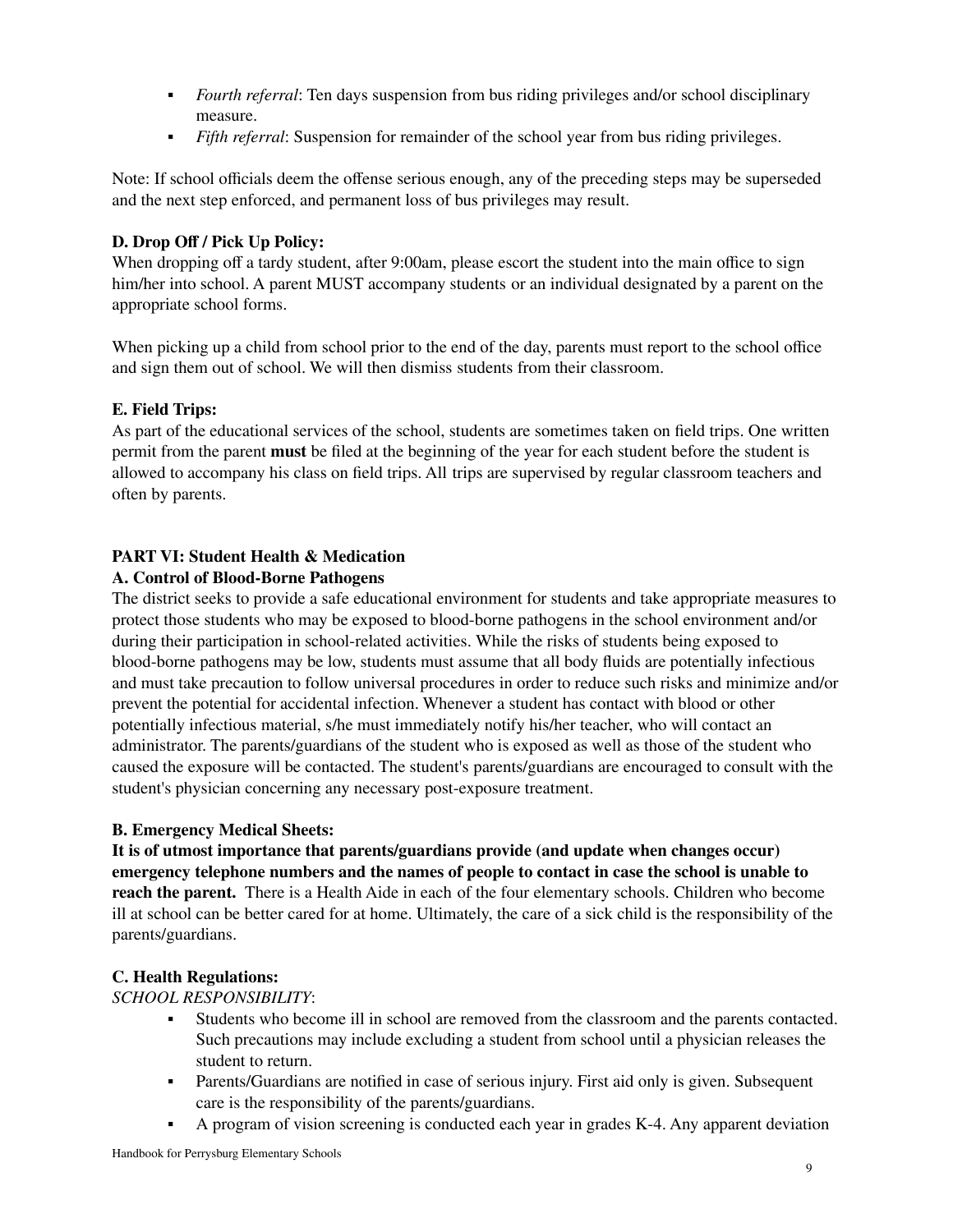from normal is reported to parents/guardians according to the mandated requirements of the Ohio Department of Health. The state mandates that students in kindergarten, first grade, third grade and fifth grade be screened. We then attempt to screen all second grade and fourth grade students, but are not required to do so.

- Illnesses and injuries are not diagnosed at school. This is the responsibility of the family physician.
- **School employees are not allowed to administer any medication without specific permission of the Board of Education. Copies of the school policy will be provided upon request and are also available on the district web site.**
- It is the policy of Perrysburg Schools to cooperate with the local medical community and the Wood County Health Department concerning public health information and issues.

# *PARENT RESPONSIBILITY*:

- **Section 3313.712, Ohio Revised Code, requires that yearly, parents complete and sign an emergency medical authorization for each student. These are given to students at the beginning of the school year and must be returned as soon as possible.**
- Students must be immunized to enter school and dates of such immunizations, showing compliance with Ohio Department of Health mandates, must be on file in the student's record within 14 days of starting school.
- **Parents/Guardians are required to pick up their ill student when the school calls**. It is recommended that you prepare now with a "Plan B" for when your child becomes sick at school and has to be picked up or is sick and has to stay home until completely recovered. By planning ahead for a situational illness, it will minimize the impact on your family's well being.
- **Returning your child to school after an illness: after having a fever, must be fever-free for 24 hours without taking Tylenol, Motrin type medication to reduce the fever; after vomiting or diarrhea, must be 24 hours since the last episode and when a normal diet is resumed; after chicken pox, when spots are dry and crusty, no new spots are occurring; after bacterial infection (i.e. strep throat, impetigo or pinkeye) 24 hours after the antibiotics start and symptoms are controlled; or when your doctor certifies in writing that your child is able to return to school**

# **D. Health Services**

In compliance with law, the Board of Education may require students to submit to periodic health examinations to: protect the school community from the spread of communicable disease; verify that each student's participation in health, safety and physical education courses meets his/her individual needs and/or verify that the learning potential of each child is not lessened by a remediable physical disability. Unless the physical examination or screening is permitted or required by an applicable State law, parents may refuse to allow the Board to administer a nonemergency, invasive physical examination or screening upon written notification to the Board within fourteen (14) days after receipt of the Board's annual public notice.

# **E. Immunizations:**

Written evidence must be presented upon registering a new student that the student has received, or is in the process of receiving, immunizations against Poliomyelitis, Mumps, Rubella, Diphtheria-Pertussis-Tetanus, Rubella (German Measles), Hepatitis B, and Chicken Pox (certain age groups) unless a signed waiver statement by the custodial parent/guardian objecting to immunizations for philosophic or religious reasons has been presented to school authorities.

The immunization requirements for a student entering Perrysburg Schools this year are as follows: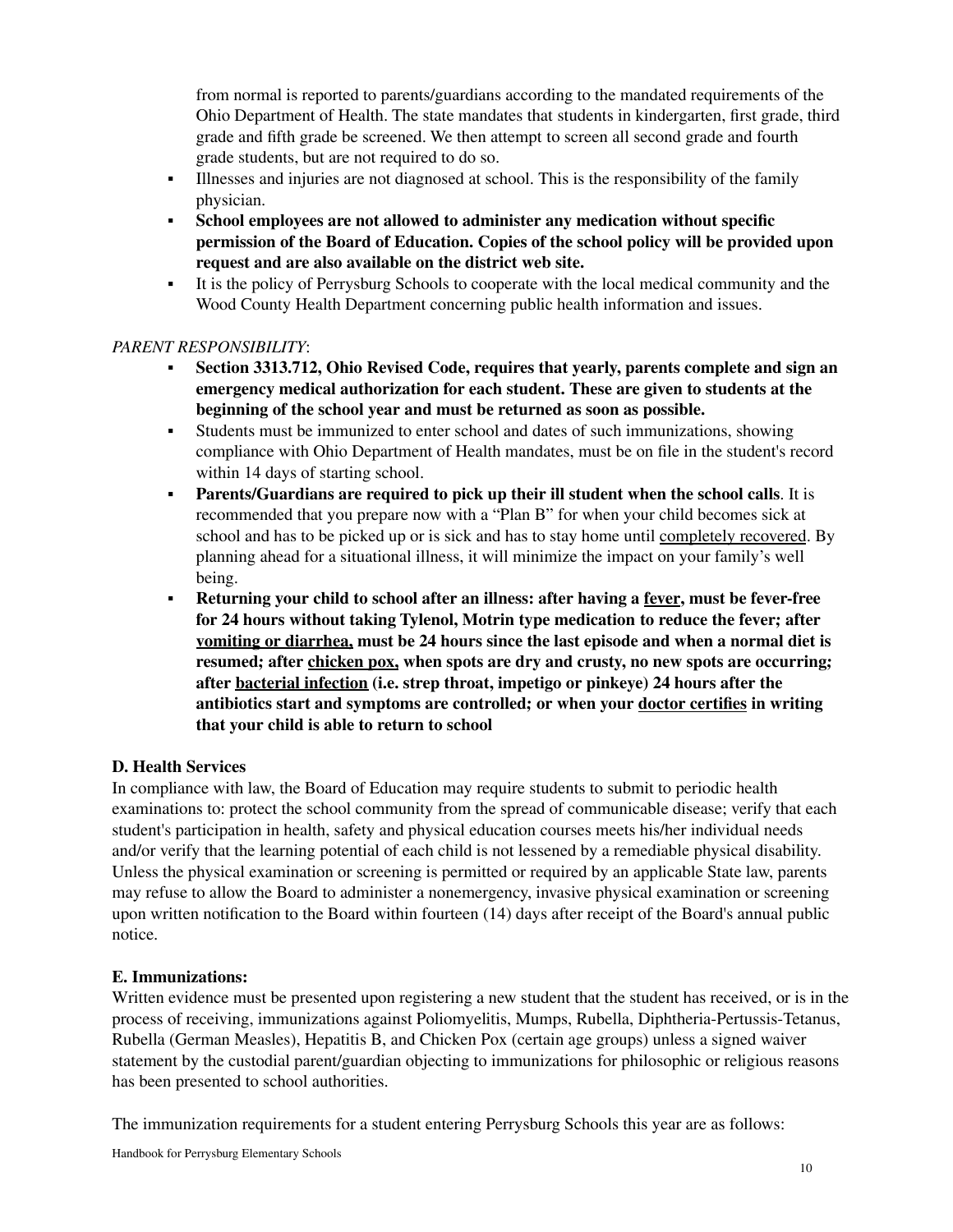**DTaP, DTP, or DT; 4 or 5 doses**. A fifth dose is required if the fourth dose was given before the fourth  $(4<sup>th</sup>)$ birthday. In addition, one dose of Tdap booster must be given prior to the start of  $7<sup>th</sup>$  grade.

**Polio; 3 or 4 doses**. The final dose must be administered on or after the fourth birthday regardless of the number of previous doses.

**MMR (Measles, Mumps, Rubella); 2 doses K-12**. The first MMR dose must be given on or after the first birthday. And the second dose must be administered at least 28 days after the first dose.

**Hepatitis B; 3 doses**. All kindergarten through 12<sup>th</sup> grade students are required to be immunized against Hepatitis B. The vaccine is a series of three shots. The second dose must be given at least one-month (28) days after the first dose, and the third dose at least 16 weeks after the first dose and 8 weeks after the second dose. Students in the process of receiving the Hepatitis B series may be admitted to school but must be monitored by school staff to ensure that other doses in the series are received. The last dose cannot be given before 24-weeks (6 months) in age.

Chicken Pox. Two vaccinations are mandated for all students in grades kindergarten through 6<sup>th</sup> grade; one dose for students in grades  $7<sup>th</sup> - 12<sup>th</sup>$  grade. If the student has had the illness a signed note has to be provided by the doctor or parent/guardian for placement in the student's school health record.

#### **F. Medication:**

For safety reasons, medicine, both prescription and over-the-counter, should be administered at home. If a physician requires the administration of medicine during school hours, state law requires that a **Perrysburg Schools Prescriber's Statement** form be on file. This form must be completed and signed by the physician, signed by the parent/guardian, and be on file in the school clinic. The form may be obtained in the main office or from the nurse. When the physician completes the form, request some flexibility regarding the time for dispensing the medicine, as it is impossible to dispense medicine at an exact time due to the large number of requests. In addition, the following requirements should be noted:

1. Children are not allowed to carry medication (prescription or non-prescription) on or with them at any time. The only exception to this rule is legislated state-approved self-administered medications, such as inhalers for asthma and epinephrine injection medication for acute allergic reactions. Once proper Perrysburg Schools' paperwork is complete, the student will be permitted to carry these medications upon parent or doctor request.

2. Parents/Guardians must bring medicine to school in the original container. Each medication must be current and carry a prescription label with the child's name, drug identity, dosage instructions, doctor's name, and prescription date.

3. Medication may not be sent to school in the student's lunch box, pocket, or other means on or about his/her person. Medications must be brought in by the parent/guardian.

4. The actual arrangements of the dispensing of medication will be determined by the building principal.

5. Over-the-counter medication, including cough drops, may be given during school hours only if absolutely necessary. The parent/guardian must complete the Parent Request and Authorization to Administer form and submit it along with the medication to the building nurse or secretary.

Over-the-counter medications must be in the original container and will be given according to the package dosage instructions. *Over-the-counter medications may not be sent to school with the students, but must be dropped off by the parent/guardian.*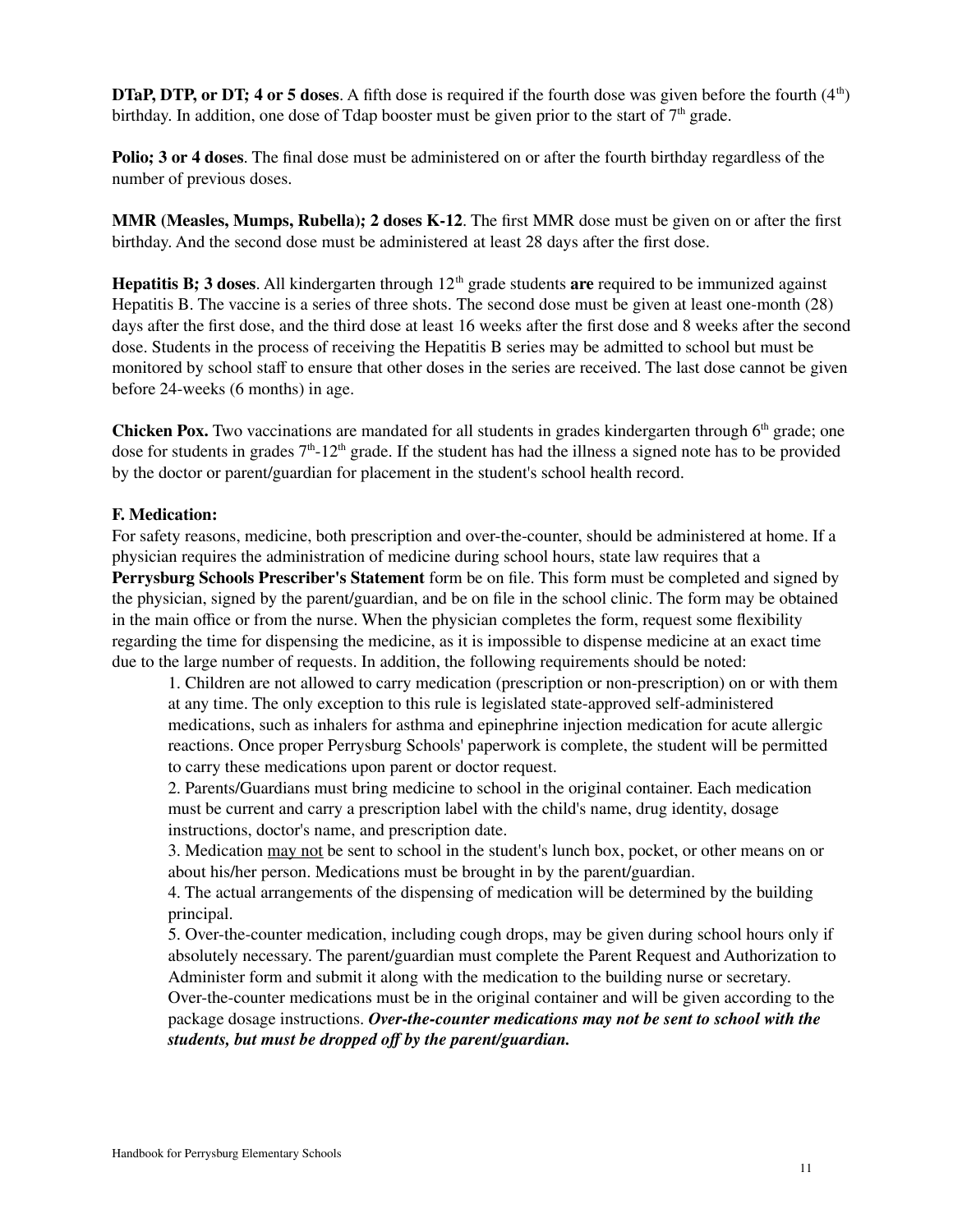# **PART VII: School Fees, Reports, and Communication & Visitation**

# **A. Arranging a Conference:**

Parent/Guardian/Teacher communication is vital to student success. Parent/Guardian/Teacher conferences can be scheduled with any teacher at any time of the year. However, it is imperative that an appointment is made ahead of time. Drop-in conferences often run over and interfere with class time or with daily planning, so please plan ahead for conferencing.

# **B. Chaperone Guidelines:**

- Chaperones will support and abide by the policies and procedures established by the classroom teachers. The role of the chaperone is to carry out the tour as planned by the teachers.
- Chaperones will not smoke or consume alcoholic beverages at any time.
- Students must travel to and from the field trip with the school group using school transportation unless other arrangements are made in advance and approved by the principal.
- If questions arise about specific situations, the classroom teachers will be contacted.
- Chaperones will dress according to the school dress code.
- Chaperones will remain with their designated groups at all times.
- Chaperones will speak with students in an appropriate manner, using appropriate language.
- Siblings or other children will not be permitted on field trips.
- Chaperones will not purchase additional items or food to be distributed only to their group.
- Chaperones will supervise and assist their group in completing the activities assigned on the field trip.

# **C. Classroom Visitation:**

Individuals entering classrooms distract from the normal learning environment. We work incredibly hard to preserve optimal learning environments for our students. Therefore, classroom visitation opportunities will be strongly scrutinized. If requesting such a visit, a valid reason for such a visitation will need to be presented to the building principal for approval

We do realize that there may be opportunities, which will require school and home to work closely, sometimes requiring presence during the school day. Further, volunteerism often brings adults into our school environment.

Any person or organization seeking to take photographs or make audio and/or video recordings of students or a school activity that is not a public event must obtain prior permission from the Principal.

# **D. Complaints:**

Students or parents/guardians who have a complaint should first bring the matter up with the teacher. Usually a complaint or concern can be addressed by a phone call or conference with the teacher. If the outcome of that discussion is not satisfactory, then a conference with the principal can be requested.

# **E. Communication Between Home & School:**

Communication between home and school is vital in supporting your child's interests and efforts. Parents are encouraged to ask questions, visit often and become involved with their child's educational growth and development. Filling out and returning all emergency forms is the parents' responsibility. If there are changes in this information, please call the office or send it in to the office as soon as possible. **It is very important for the safety of your child that we know how to reach you.**

The teachers, principal, and counselors are interested in open communication with parents to support their children's efforts. If any situation exists that might cause anxiety for your child or a change in his/her normal routine as it relates to school, please notify the teacher or counselor.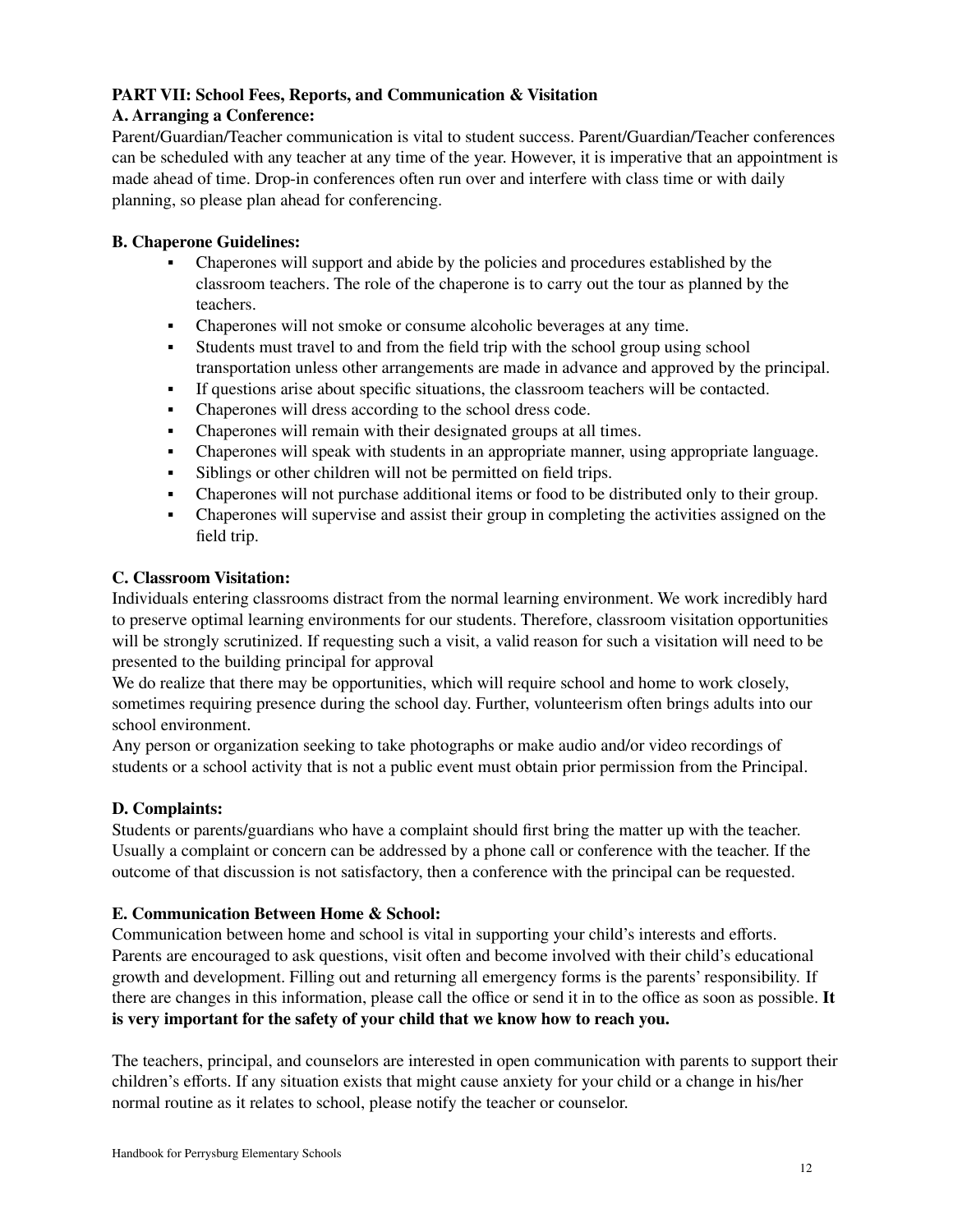# **F. Distribution of Literature to Students:**

All aspects of school-sponsored newspapers and/or yearbooks are completely under the supervision of the teacher and the principal. Written materials, signs, posters, handbills, photographs, pictures, petitions, films, tapes, or other visual or auditory materials may not be sold, posted, circulated, or distributed on any school campus by a student or non-student without the approval of the Superintendent's designee and the principal.

Materials sold, posted and/or distributed without prior approval may be removed and/or confiscated. Students knowingly violating this procedure may be subject to disciplinary action.

#### **G. Messages:**

**Only emergency messages will be delivered to students in an effort to protect teaching and learning time.** Lunch money, required homework assignments, transportation plans, etc. should be finalized before leaving home in the morning. Messages to teachers will be delivered to the teacher's mailbox or voicemail throughout the day.

#### **H. Pupil Progress Reports:**

Parents/Guardians will receive pupil progress reports at the end of each nine-week quarter of the school year. Students receive a progress binder.

#### **I. Scheduled Conferences:**

Parent/Guardian/Teacher conferences are held once a year in the fall. The intent of the conference is to discuss your child's progress in his/her schoolwork. Achievements, interests and problems may be discussed. Conferences are very important to your child. Please make every attempt to attend. Sometimes it is necessary to have additional conferences. Additional conferences are encouraged, if needed, and may be arranged by calling the school office. Please understand that teachers cannot have unscheduled conferences.

A non-custodial parent has the right to a teacher conference unless prohibited by court order. A stepparent does not have the right to a conference unless accompanied by the birth parent, has a power of attorney from the birth parent, or has adopted the child.

#### **J. School Fees:**

School fees for each grade level are as follows:

- Kindergarten \$18.00
- Grade One \$35.00
- Grade Two \$35.00
- Grade Three \$38.00
- Grade Four \$46.00

The school office has applications and information concerning potentially waiving these fees in the case of financial need. Parents/guardians may come to the school office for the application or download the Free or Reduced School Lunch Application and Instructions from the Parent tab of our web site.

#### **K. Telephone Use:**

Students will be permitted to use office phones on an "emergency-only" basis, with the permission of an office staff member. In an effort not to interrupt teaching-learning time, only emergency messages will be delivered to students. Lunch money, required homework assignments, transportation plans, etc. should be finalized before leaving home in the morning. In non-emergency situations, students will be encouraged to use the school pay phone if available.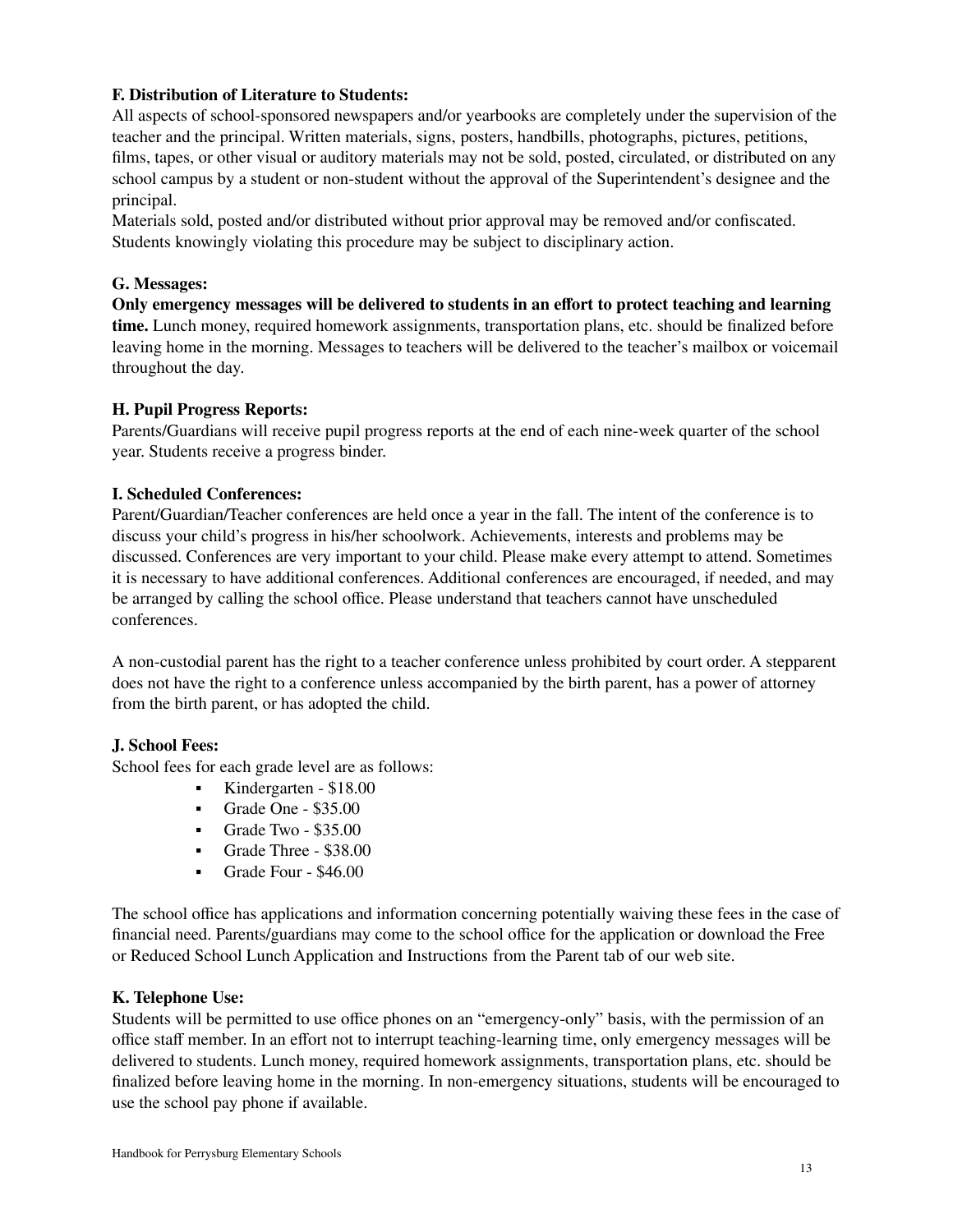# **L. Visitors:**

Due to safety considerations, all visitors are expected to report to the office upon entering the building. Any visitor to the building must obtain a visitor's badge to wear while in the building. Anyone found in the building without the visitor's badge will be asked to report directly to the office. No friends, relatives, or anyone other than a parent, guardian, or advocate is allowed to attend class with a student. The school administrator has the right to deny any visitor in the school.

The building principal shall determine the visitation schedule and frequency of visits for any student's parents/guardians.

#### **M. Volunteers:**

The Board of Education recognizes that certain programs and activities can be enhanced through the use of volunteers who have particular knowledge or skills that will be helpful to members of the professional staff responsible for the conduct of those programs and activities. Interested volunteers should contact the building principal and classroom teacher. Any request to volunteer will need to be approved by the building principal.

All volunteers need to display appropriate behavior at all times. In accordance with R.C. 109.575, all volunteers who work or apply to work unsupervised with children on a regular basis may/will be required to provide a set of fingerprints at any time so that a criminal records check can be conducted. If a criminal records check is conducted, it will be done as a condition of initial or continued service as a volunteer.

Any person or organization seeking to take photographs or make audio and/or video recordings of students or a school activity that is not a public event must obtain prior permission from the Principal.

#### **N. Website:**

Our web site at [www.perrysburgschools.net](http://www.perrysburgschools.net) provides convenient access to a great deal of school district information and resources. Please check the district web site periodically for valuable information.

#### **PART VIII: School Rules/Discipline & Safety Procedures**

#### **A. Authority of Teachers:**

The District has jurisdiction over its students during the regular school day and while going to and from school on District transportation. State law vests teachers, substitute teachers, bus drivers and administrators with complete authority at all times. Students are expected to respect those in authority whether inside the classroom, on the campus, or at school-sponsored activities. Students failing to follow directives from any teacher, substitute teacher, and/or administrator will be subject to disciplinary action.

#### **B. Cheating / Plagiarism:**

Plagiarism is the use of another person's original ideas or writing as one's own without giving credit to the true author. Plagiarism will be considered cheating, and the student will be subject to academic disciplinary action that may include loss of credit for the work in question. Teachers who have reason to believe a student has engaged in cheating or other academic dishonesty will determine the academic penalty to be assessed.

#### **C. Child Abuse Reporting:**

Incidents of actual child abuse must be reported as required by law. Each case is then investigated by the Wood County Children's Services Board. Any parent having personal or family difficulties, causing children to be physically or mentally abused or harmed, should request and obtain assistance.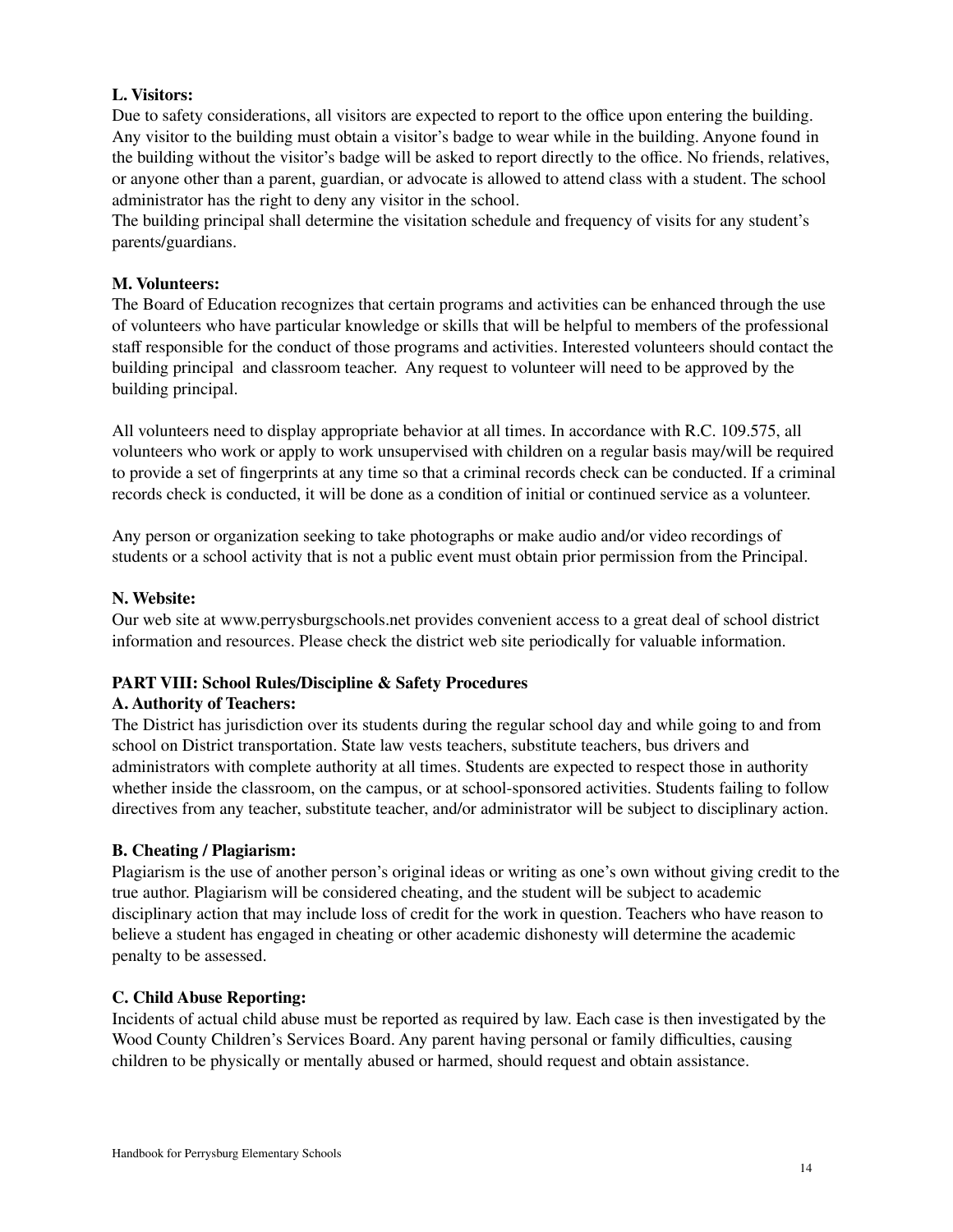# **D. Computer Usage:**

Computer usage permission is obtained at the beginning of each school year stating each child is permitted / not permitted to utilize the computer on / off line. Students are not to tamper with other students' on-line school accounts. Further, students are not to tamper with equipment or network resources. Should this situation occur, parents will be contacted at once and the situation will be dealt with in accordance with our Student Code of Conduct.

#### **E. Detention (Before or After School):**

When a student is assigned to a before or an after school detention by an administrator, he/she will spend the assigned time in a designated area under a strict set of rules. This disciplinary option is at the discretion of the building administrator and will be arranged with parents/guardians in advance of when the time is to be served.

#### **F. Disciplinary Consequences:**

# **A violation of any rule may result in disciplinary action, including removal, suspension and/or expulsion.**

#### In-School Restriction

In an attempt to provide a more constructive program and as an alternative to out-of-school suspension, students who violate the school conduct code/rules may be assigned to in-school restriction. This will provide students with an opportunity to receive credit for their academic work while being disciplined. Students who refuse to cooperate with the guidelines of this program will serve their suspensions in the custody of their custodial parent/guardian.

When a student is assigned to in-school restriction by an administrator, he/she will spend the assigned time in a designated area under a strict set of rules. Students will not have a chance to socialize with other students and will not be allowed to participate in school functions (assemblies, field trips, etc.) during the time they are reassigned. This disciplinary option is at the discretion of the building administrator.

#### **Suspension**

Prior to the suspension of a student, written notice will be given by the superintendent or principal to the student of the intention to suspend, which shall specifically state the reason(s) for the contemplated suspension.

The principal must then provide the student an opportunity to appear at an informal hearing before the Principal, Superintendent or designee, to challenge the reason(s) for the intended suspension or to otherwise explain his/her actions. A delay between the time when the written notice has been served and the time of the actual formal hearing need not exist. In the majority of instances, the principal or the superintendent or designee, may informally conduct the hearing by discussing the alleged misconduct with the student minutes after it allegedly occurred.

After the informal hearing has been completed and the principal, superintendent or designee has determined that suspension is necessary, the suspension shall begin immediately. Except in those cases of disruption where the circumstances dictate that one or more students be removed from the school property or activity immediately, no student shall be released from school during the school day without notifying the custodial parent/guardian in person or by telephone.

Within twenty-four (24) hours after the time of the student's suspension, the superintendent or principal shall give written notice of suspension to the student, the custodial parent/guardian, and the appropriate district personnel. This notice shall include the reason(s) for such suspension, the duration of the suspension, and the right of the student, custodial parent/guardian, or representative to appeal such action to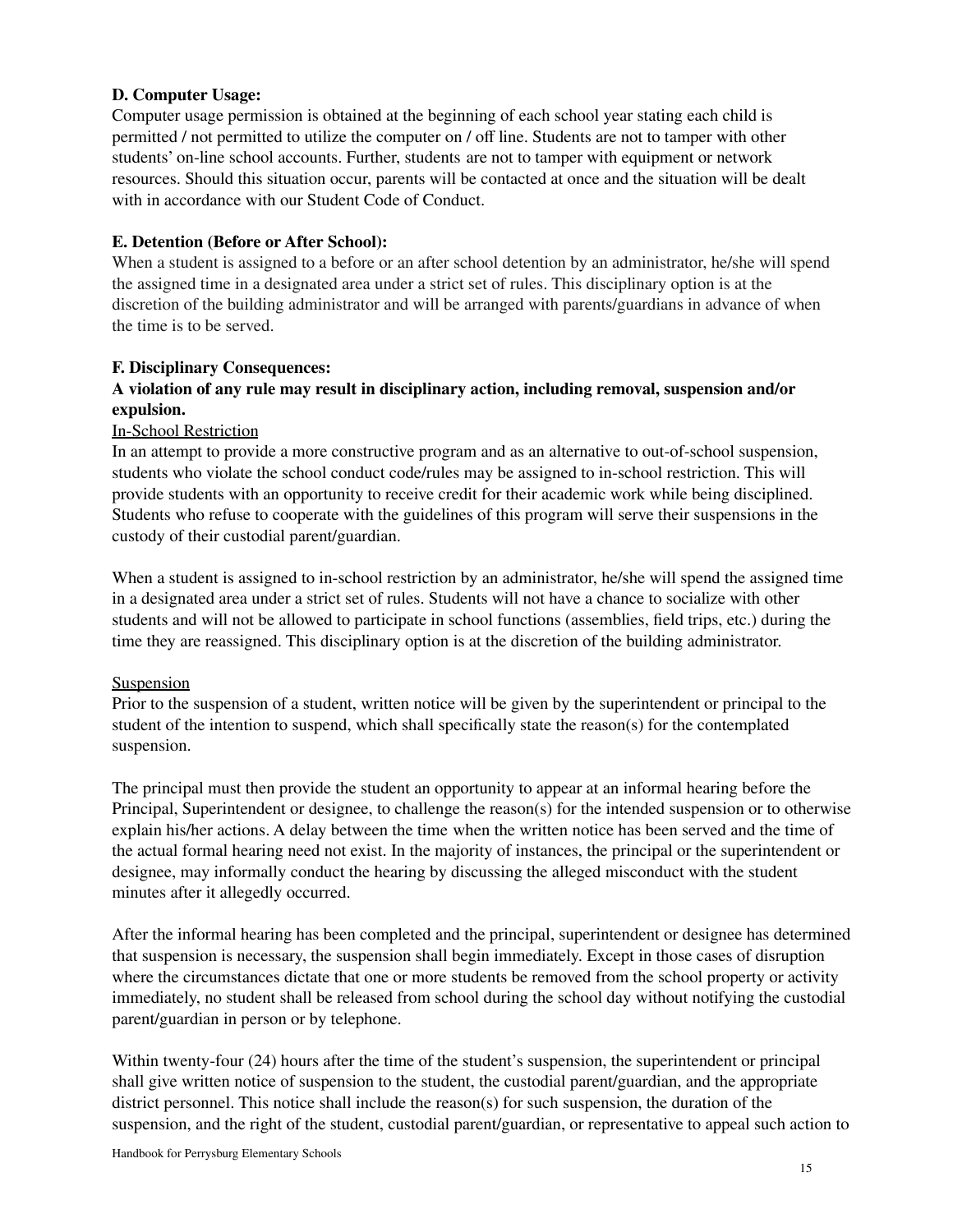the superintendent and/or to the Board of Education. This notice shall further inform the student, custodial parent/guardian or representative of the right to be represented by an attorney at such appeal proceedings.

# Expulsion Policy

Only the superintendent or appointed designee of the superintendent may expel students from school for a period of time as authorized by state law. Prior to expulsion, the superintendent or designee shall give to the student and custodial parent/guardian, or other representative written notice of the intention to expel. Such notice shall specifically state the reason(s) for the contemplated expulsion. The notice will further inform the student and custodial parent/guardian or representative of the time and place of the expulsion hearing, of the opportunity to appear in person before the superintendent or designee to challenge the reason(s) for the intended expulsion, or otherwise explain the student's action.

# Removal Policy

The Superintendent or a principal may remove a pupil from curricular or extracurricular activities or from the school premises if the student's presence poses a continuing danger to persons or property or an ongoing threat of disrupting the academic process taking place, either within a classroom or elsewhere on the school premises.

# **G. Drug Free Schools:**

In accordance with Federal Law, the Board of Education prohibits the use, possession, concealment, or distribution of drugs by students on school grounds, in school or school-approved vehicles, or at any school-related event. Drugs include any alcoholic beverage, anabolic steroid, and dangerous controlled substance as defined by State statute, or substance that could be considered a "look-alike" controlled substance. Compliance with this policy is mandatory for all students. Any student who violates this policy will be subject to disciplinary action, in accordance with due process and as specified in the student handbooks, up to and including expulsion from school. When required by State law, the District will also notify law enforcement officials.

The District is concerned about any student who is a victim of alcohol or drug abuse and will facilitate the process by which the student receives help through programs and services available in the community. Students and their parents should contact the school principal and counseling office whenever such help is needed.

# **H. Emergency Closings & Delays:**

School closings or delayed openings because of cold or icy weather or hazardous road conditions are announced on local radio and television stations between 5:30 a.m. and 7:00 a.m.

School closings and delayed openings will be announced on local radio and television stations. Announcements will use the school system's title: **Perrysburg Schools**. Please do not call the schools, central office or the radio and television stations. When schools are closed, all elementary school events that day and evening will be automatically cancelled. Further, closings, delays, cancellations and other emergency messages will be communicated to parents/ guardians through utilization of the district's notification system.

# **I. Emergency Communication System:**

Perrysburg Schools utilizes an automated notification system that allows school personnel to instantly broadcast information about an emergency situation to parents and guardians. A test message will be sent at the beginning of the school year.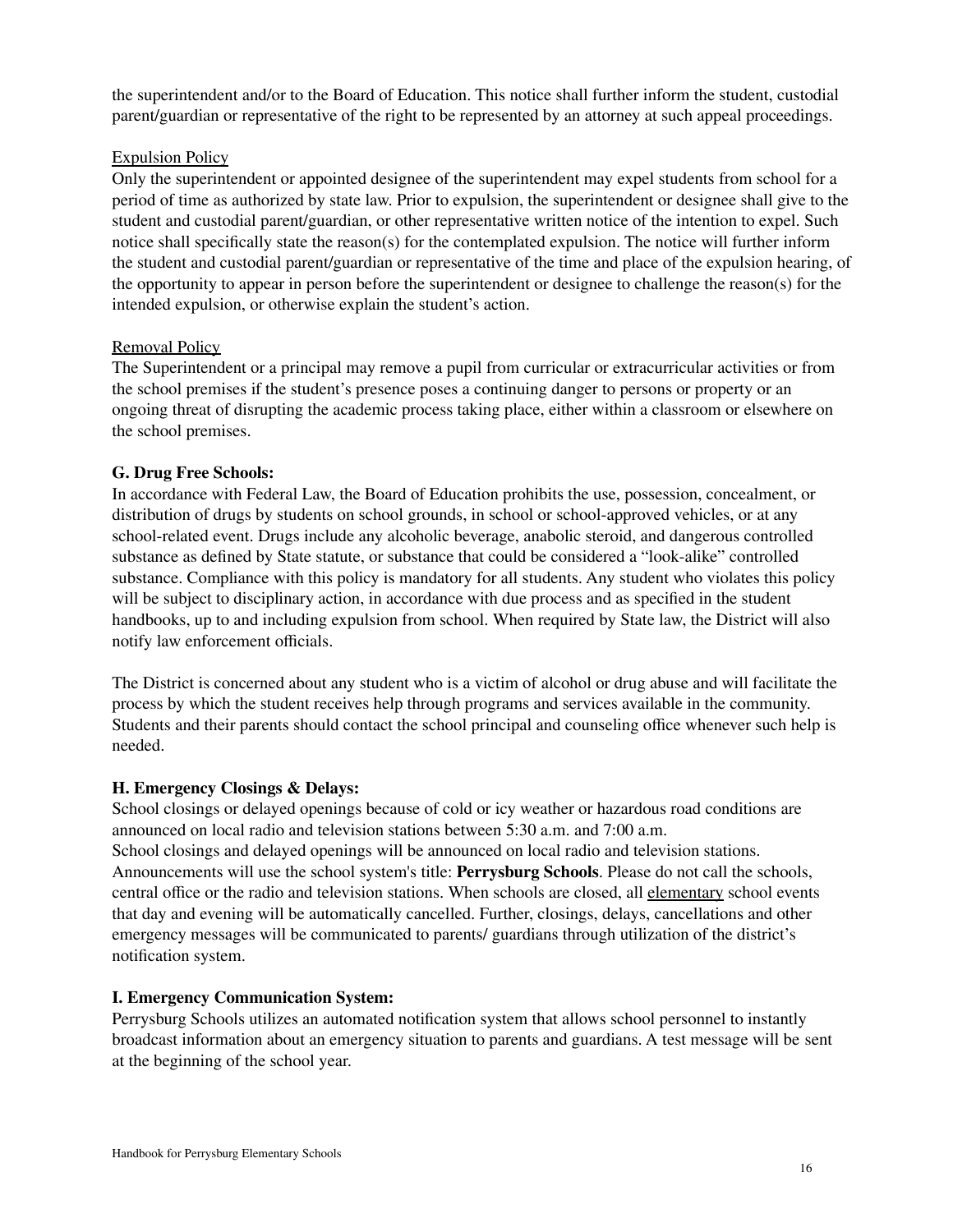# **J. Emergency Drills:**

In order that students may know how to act quickly and without confusion in emergencies and in compliance with the requirements outlined in the Ohio Revised Code, fire and disaster drills are held at regular intervals throughout the school year. Teachers will give students instructions after school begins. These instructions must be followed carefully. All students in the building must leave during each fire drill. Lock down drills and tornado drills will also be practiced during the school year.

#### **K. FERPA Rights:**

Parents have the right to inspect and review his or her child's education records, the right to seek to amend the records, the right to consent to disclosure of personally identifiable information from the records (except in certain circumstances) and the right to file a complaint with the Office regarding an alleged failure by a school to comply with FERPA: Family Policy Compliance Office, U.S. Department of Education, 400 Maryland Ave SW, Washington D.C. 20202-5920Phone: 1-800-USA-LEARN (1-800-872-5327).

# **L. Safer Ohio School Tip Line and Crisis Text Line (See Board Policy #8410G and 8630):**

Perrysburg Schools utilizes the Safer Ohio School Tip Line. This is a free service that accepts calls and texts 24/7. The tip line allows students, parents, guardians, school administrators and employees to anonymously share information with school officials and law enforcement about threats to safety. The tip line number is **844-723-3764**.

Another resource is the Crisis Text Line. By texting the keyword **"4hope" to 741 741,** you will be connected to a trained Crisis Counselor within 5 minutes. Any person may need help in coping with a stressful situation. Reach out by text to communicate with someone trained to listen and respond in a method that is private, secure and confidential. The Crisis Text Line is a free, confidential service available 24/7 via text on mobile devices. Data usage while texting Crisis Text Line is free and the number will not appear on a phone bill with the mobile service carrier. People of all ages may use the Crisis Text Line.

# **M. Prohibition Against Harassment, Intimidation & Bullying:**

Harassment, intimidation, or bullying behavior by any student/school personnel in the Perrysburg Exempted Village School District is strictly prohibited, and such conduct may result in disciplinary action, including suspension and/or expulsion from school. "Harassment, intimidation, or bullying", in accordance with House Bill 276, means any intentional written, verbal, graphic or physical act including electronically transmitted acts i.e., Internet, cell phone, personal digital assistant (PDA), or wireless hand-held device, either overt or covert, by a student or group of students toward other students/school personnel with the intent to harass, intimidate, injure, threaten, ridicule, or humiliate. In particular, bullying includes the aforementioned acts occurring more than once. Such behaviors are prohibited on or immediately adjacent to school grounds, at any school-sponsored activity, on school provided transportation, or at any official school bus stop that a reasonable person under the circumstances should know will have the effect of:

- a. Causing mental or physical harm to the other student/school personnel including placing an individual in reasonable fear of physical harm and/or damaging of students' personal property; and,
- b. Is sufficiently severe, persistent, or pervasive that it creates an intimidating, threatening, or abusive educational environment for the other student/school personnel.

Any staff member or student or student's parent/guardian who believes s/he has been or is the victim of aggressive behavior should immediately report the situation to the building principal or assistant principal,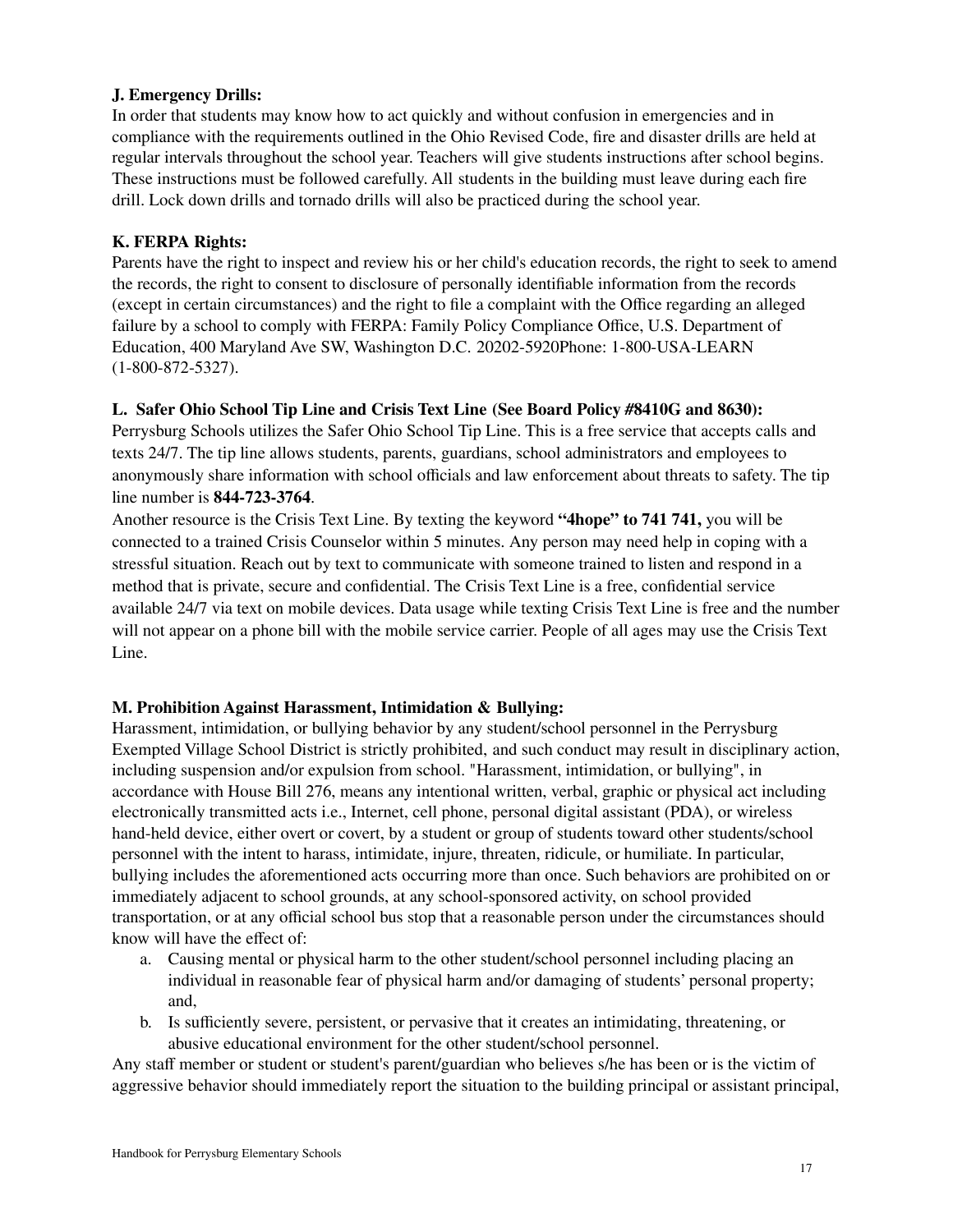or the Superintendent. The student may also report concerns to teachers and other school staff who will be responsible for notifying the appropriate administrator or Board official.

If the investigation finds an instance of harassment, intimidation, and/or bullying/cyberbullying by an electronic act or otherwise, has occurred, it will result in prompt and appropriate remedial and/or disciplinary action. Retaliation or deliberately making false reports may result in disciplinary action. In addition, Perrysburg Schools offers a Safe School Helpline, a toll-free number that parents, students or community members can use to report any information that threatens our students, faculty or staff. Your name is never asked. 1-800-418-6423 ext. 359.

Please visit [www.perrysburgschools.net](http://www.perrysburgschools.net) to read the entire Anti-Harassment Policy & Guideline 5517 and Bullying and Other Forms of Aggressive Behavior Policy & Guideline 5517.01. Click on Parents, then Policy Manual.

#### **N. Recess:**

Weather permitting, all children are expected to participate in outside recess. Therefore, students should dress according to the weather forecast, including coats, hats, gloves, boots, etc. On days of inclement weather, there will be inside recess. Students who need to be excused for an extended time from recess will need a written recommendation from the doctor. Students will go outside unless the temperature is below fifteen degrees Fahrenheit or the wind chill is below fifteen degrees Fahrenheit.

#### **O. Responsibility for Textbooks/Workbooks:**

All textbooks are provided for students by the Perrysburg Board of Education. The classroom teacher issues books to each pupil. The students are held responsible for the proper care of these books. Reasonable damage is expected as a result of daily use. Loss or unreasonable damage to books will result in a charge anytime during the year.

#### **P. Student Code of Conduct:**

This Student Code of Conduct is adopted by the Board of Education of the Perrysburg Exempted Village School District pursuant to R.C. 3313.661 and R.C. 3313.662.

Any student engaging in the types of conduct either specifically or generally like the conduct listed below is subject to expulsion, suspension, emergency suspension, removal, or permanent exclusion from curricular or extracurricular activities pursuant to R.C. 3313.661 and R.C. 3313.662.

This code applies to student conduct on school property, or while in the control or custody of the School District, regardless of whether on or off school premises, or at a school-related activity, regardless of location.

The types of conduct prohibited by this code are as follows:

#### A. Disruptive/Insubordinate:

- 1. Tardiness.
- 2. Truancy.
- 3. Skipping class.
- 4. Inappropriate public display of affection.
- 5. Dressing or appearing in a fashion deemed inappropriate, including but not limited to that which either (1) interferes with the student's safety, health, or welfare, or that of other students, or (2) causes disruption or directly interferes with the educational process, or (3) is not in accordance with the vocational requirements of a specific program.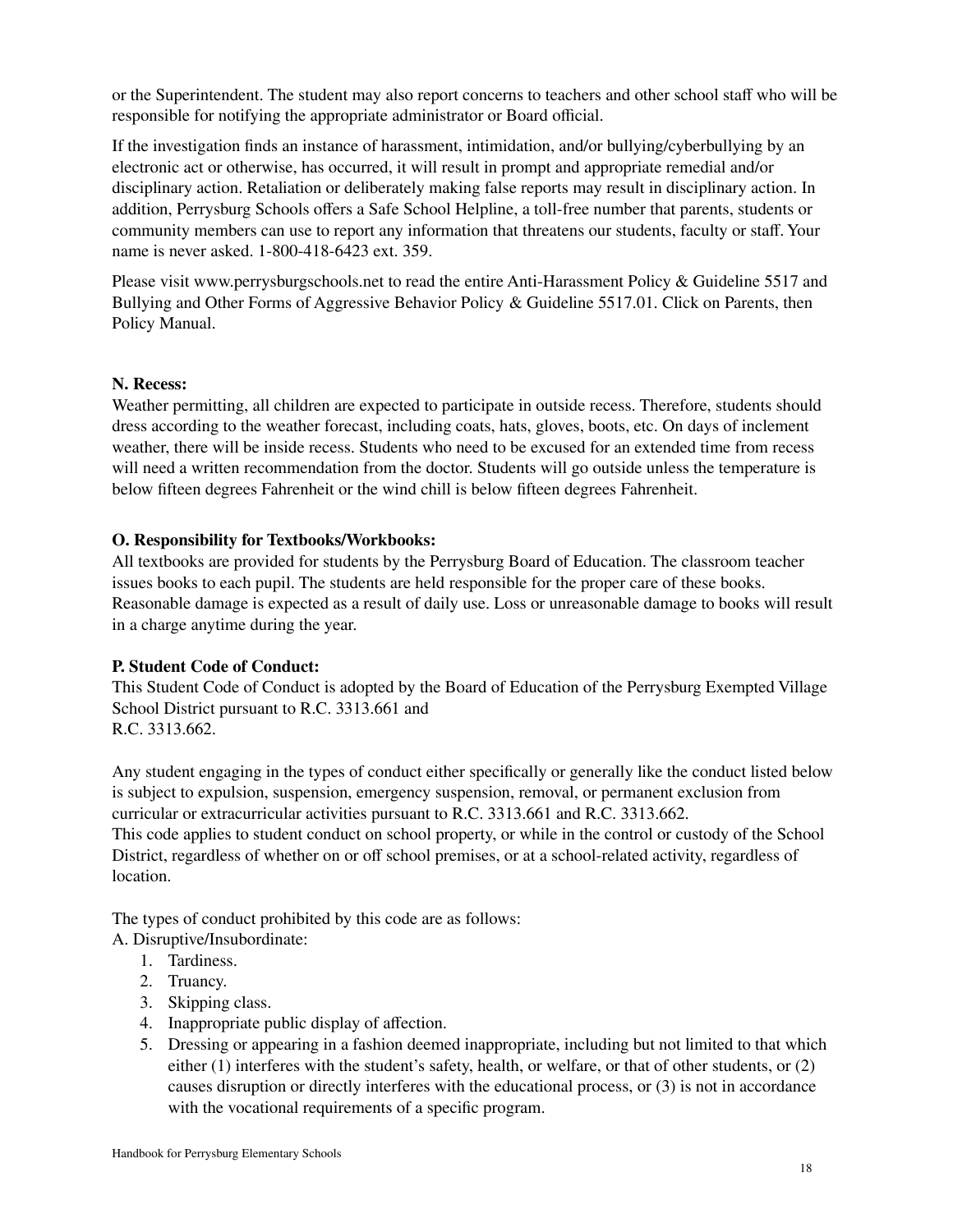- 6. Failure to comply with rules or directions of teacher, student teachers, aides, bus drivers, principals, or other authorized personnel.
- 7. Any infraction or refusal to comply with the rules and regulations of the school.
- 8. Persistent disobedience, insubordination, or other misconduct pertaining to any rules or regulations governing student conduct.
- 9. Stealing, causing damage to, or destroying school property or private property on school premises or private or public property on school premises.
- 10. Failure to comply with minimum personal grooming guidelines as established by students, teachers, and administrators.
- 11. Refusal or failure to comply with State or local attendance laws.

# B. Disorderly:

- 1. Illegal or unauthorized entry to school facilities.
- 2. Forgery or falsification of school-related information or documents, or information on correspondence directed to the school.
- 3. Academic misconduct, including but not limited to, cheating, plagiarism, and transmission of unauthorized academic information.
- 4. Copywriting infringement and unauthorized copying.
- 5. Subject to lawful exercise of First Amendment Rights, participation in any activity or conduct which substantially disrupts or materially interferes with or is likely to disrupt or interfere with any school function, activity or purpose, or that creates a reasonable likelihood of interference with the health, safety or well-being of the rights of other students.
- 6. Smoking, possession, or use of tobacco products.
- 7. Gambling.
- 8. Use or display of obscenity or profanity, including but not limited to obscene gestures, signs, pictures, publication or partial phrases that can be implied to be obscene.
- 9. Damage or destruction of property belonging to a school employee or anyone connected with the school district, whether on or off school premises.
- 10. Causing or attempting to cause damage to the property of another public or private school on that school's premises.
- 11. Improper use of vehicles.
- 12. Loitering at any time on school grounds, in buildings, or adjacent properties.
- 13. Sale or trade of merchandise or products without prior administrative approval.

C. Engage in any Conduct that is Violent or Endangers the Safety, Morals, Health or Welfare of Self and/or Others:

- 1. Causing or attempting to cause physical injury to any student, teacher, other school employee, or any other individual.
- 2. Fighting.
- 3. Threatening or intimidating any student, teacher, other school employee or any individual by written, verbal, or gesture means.
- 4. Hazing.
- 5. Interfering with school purposes or with the ordinary operation of the school by using, threatening to use, aiding or abetting other persons to use violence, force, coercion, threats, intimidation, fear or disruptive means.
- 6. Possessing, using, transmitting or concealing any object that might be considered a dangerous weapon or instrument of violence, or any violence of Board policy on dangerous weapons in school.
- 7. Possessing, using, selling, buying, transmitting, secreting, or evidence of consumption of any alcoholic beverage, narcotic, or hallucinogenic drug, marijuana, barbiturate, amphetamine,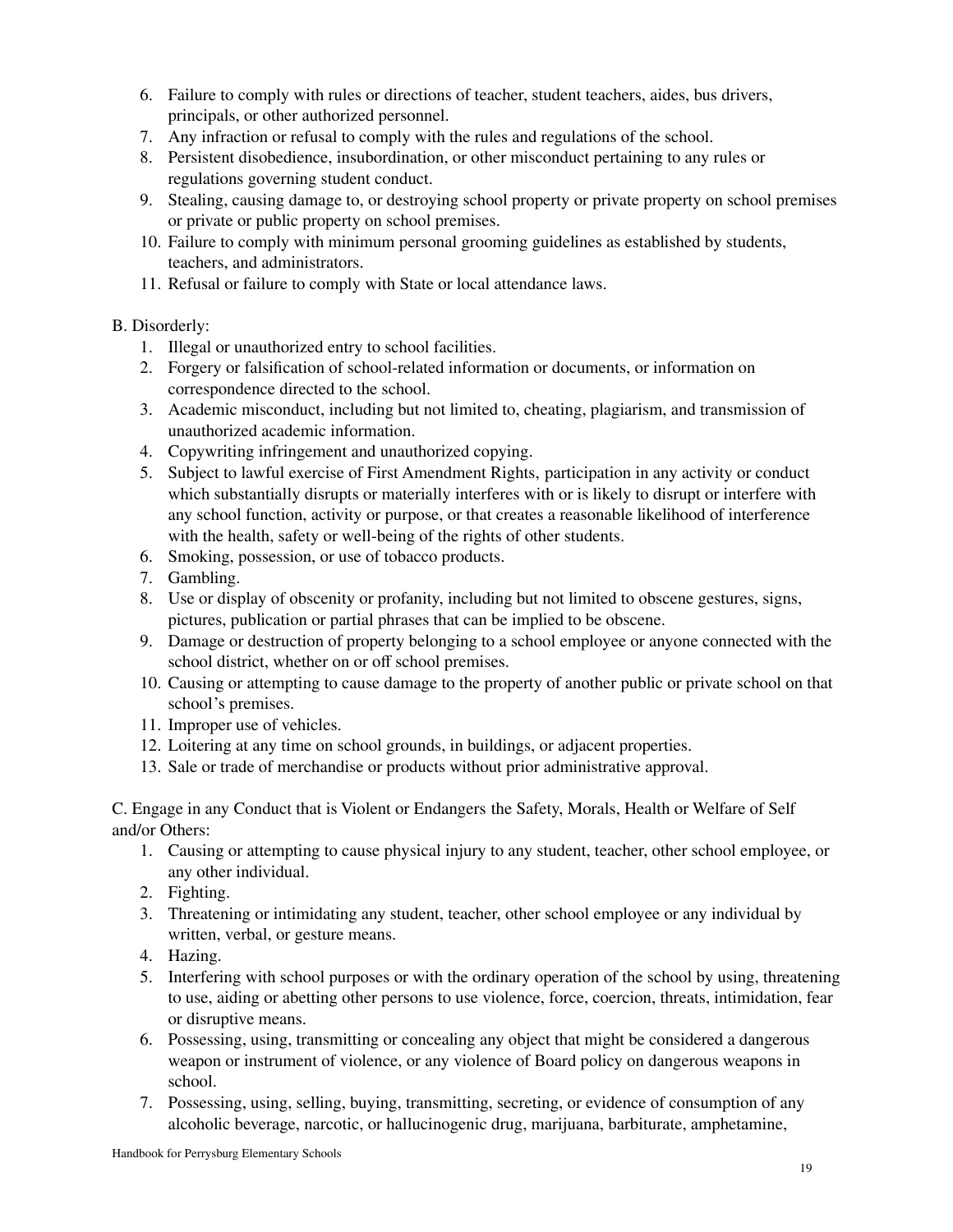inhalant, paraphernalia, controlled, or counterfeit controlled substance, or any other intoxicant or illegal drug.

- 8. Engaging in any act that frightens, degrades, disgraces or tends to frighten, degrade, or disgrace any person by a gesture, a written, or a verbal means during any period of time when the student is properly under the authority of school personnel.
- 9. Any conduct which violates local, state, or federal law.

# D. Technology:

- 1. Deletion of computer files or knowingly introducing computer viruses.
- 2. Unauthorized entry into school computers, sites or information databases.
- 3. Improper or inappropriate use of school computers.
- 4. Accessing unauthorized or inappropriate sites.
- 5. Possession of software that can facilitate other offenses or attempting to get by the proxy (filter).
- 6. Get by the proxy (Federally mandated filter).
- 7. Attempting to access or interrupt district services.
- 8. Theft or access to programs that constitute criminal activity.

# **Q. Student Dress Code:**

The Perrysburg Board of Education believes the primary function of the school is to educate students and the major responsibility for the appearance of students rests with their parents/guardians.

The school shall enact those rules necessary to maintain the health and safety of the students and ensure an atmosphere of decency in which the educational function can be carried out.

Dress Code infractions will be addressed by:

- 1. Referral to the Dress Code
- 2. Correction, if required
- 3. Child and parent/guardian notification

Our schools will adhere to the following guidelines:

- I. Tops/Shirts
	- a. All shirts should cover the waist (top of pants) at all times.
- II. Shorts/Skirts
	- a. Shorts/skirts need to be mid-thigh in length (fingertip rule for length).
- III. Hair/Hats
	- a. Hats and sweat-bands cannot be worn in the building.
- IV. Coats/Jackets
	- a. Coats are not to be worn in class.
	- b. Hoodies (sweatshirts) are not considered coats.
- V. General
	- a. No undergarments should show at any time.
	- b. Students will not wear clothing that has suggestive or inappropriate words or symbols or items displaying/endorsing drugs, alcohol, or tobacco products.
	- c. For safety purposes, open-toe shoes are discouraged.
	- d. No student shall display or wear anything that signifies gang affiliation.
	- e. Sunglasses are not to be worn in the building.
	- f. Chains/jewelry cannot be worn hanging off clothing.

# **PART IX: Lunch**

# **A. Cafeteria Behavior:**

Student behavior in the cafeteria includes the following: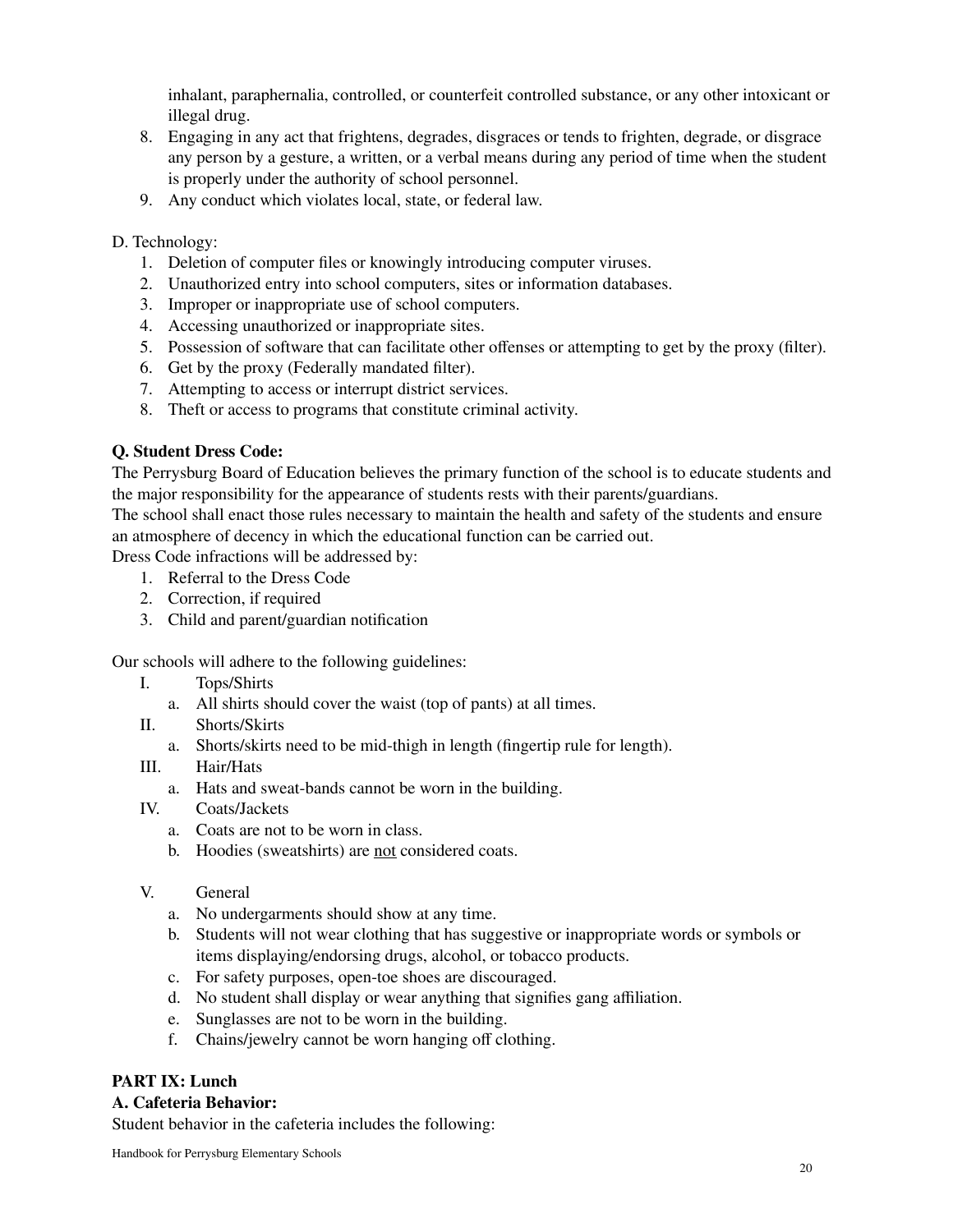- Courtesy and cleanliness.
- Leaving the area clean and orderly.
- Following the cafeteria rules and abiding by the instructions of the cafeteria monitor.

#### **B. Cafeteria Expectations:**

Students are expected to:

- Proceed through the cafeteria line and pay for their choice of food.
- Memorize their four or five-digit pin number.
- Remain in the cafeteria until they have finished eating.
- **•** Refrain from taking food outside of the cafeteria.
- Avoid areas where classes are being held during their lunch hour.

# **C. Free and Reduced Lunches:**

Free and reduced priced lunches are available to students who qualify and meet the eligibility guidelines. To be considered for free and reduced lunches from the start of the school year, a new application must be completed within fifteen days of school. Applications are found on the school website, each school office or cafeteria. Applications are accepted any time during the school year. The free and reduced information is kept confidential.

Foster and homeless children and families on food stamps automatically qualify for free lunch once an application is received and approved by the Child Nutrition Department.

# **D. Lunch Payment:**

Perrysburg Schools Food Service Program uses a computerized lunch program system. This convenient system allows parents to prepay for lunches in any amount on their child's lunch account. The cafeterias accept cash or check payments; make certain that your child's name and PIN number are in the memo section of any check sent to school or on the outside of the envelope if sending cash.

Parents/Guardians may also use the secure on-line payment system called **"PayForIt.net."** The benefits of PayforIt are the ability to request activity reports, check lunch balances or e-mail reminders when funds are low. The benefits are available without processing an on-line payment transaction. Please call or email the Child Nutrition Department if you need your child's **9-digit** student ID number.

#### **E. Lunch Program:**

Perrysburg School District participates in the National School Lunch Program. Over the course of a one-week period, the school lunch menus are developed to provide children with approximately one-third of the Recommended Dietary Allowances.

Lunch choices vary day by day (three meal options everyday), but always consist of an entrée, a variety of fruits and vegetables and milk. We strive to offer lunches and snacks that are appealing, acceptable, appetizing and healthy for young children.

Parents are welcome to eat lunch with their children. Please call our cafeterias if you wish to purchase a lunch. **Please limit visits to special occasions.** Do not bring or consume **restaurant foods** during lunch times. Further, pop and other carbonated beverages are not to be brought into the cafeteria.

#### **PART X: Other**

#### **A. Assemblies:**

A student's conduct in assemblies must meet the same standards as in the classroom, and will be subject to disciplinary action for failure to follow the Student Code of Conduct.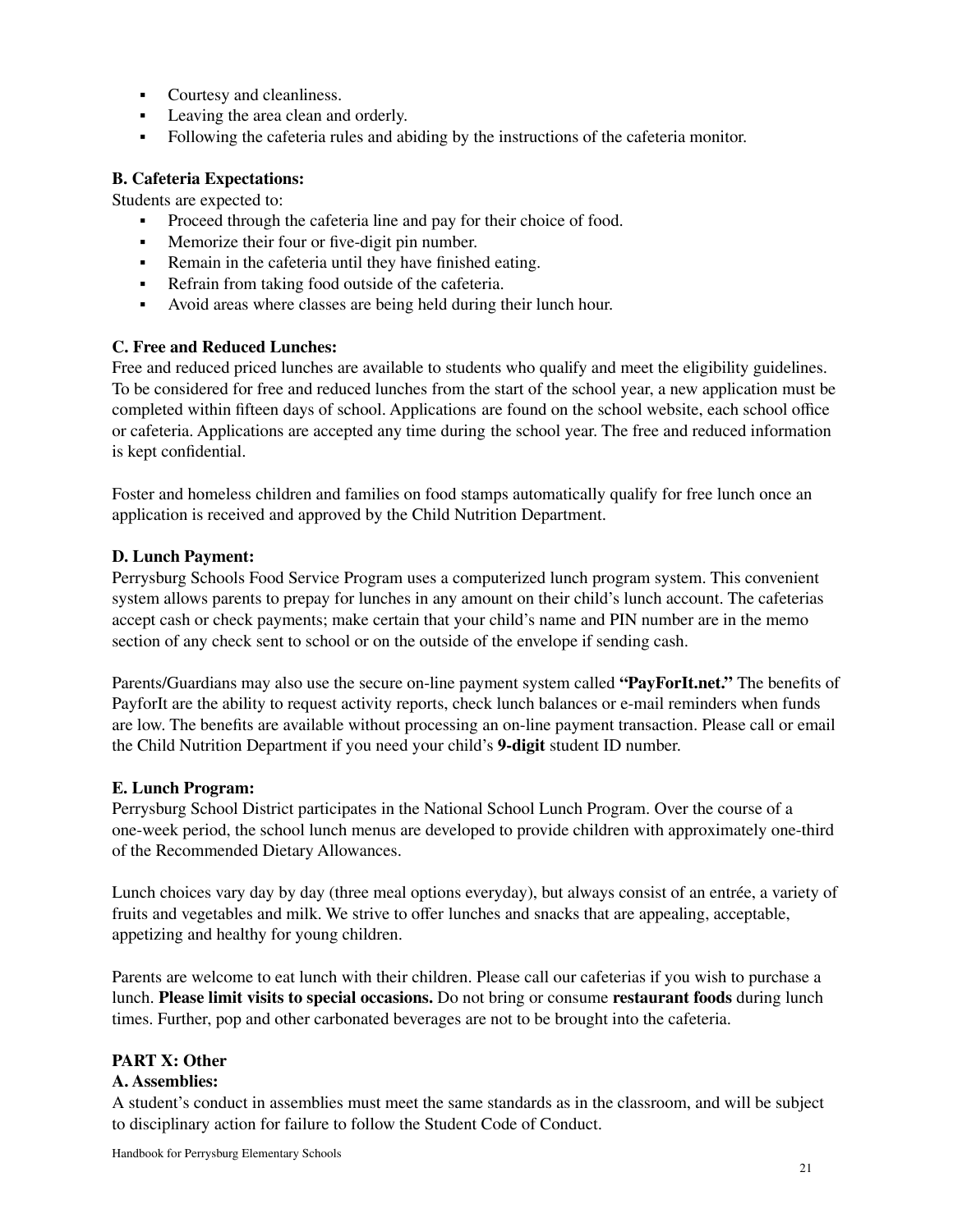# **B. Birthdays:**

Your classroom teacher will share the procedures for celebration of student birthdays with you.

# **C. Directory Information:**

Directory information includes the student's name, address, telephone listing and parents'/guardians' names. Upon receipt of the directory information form through the annual registration process, parents/guardians have **three days** to inform school officials if they wish to have their student's information **excluded**.

# **D. Electronic Devices:**

An "electronic device" includes any wireless communication devices that emit an audible signal, vibrate, display a message or otherwise summon or deliver a communication to the possessor. Students may use EDs before and after school, during after school/extra curricular activities and at school-related functions as long as they do not create a distraction, disruption or otherwise interfere with the educational environment. Devices are to remain inaudible at all times during the school day; ringers must be silenced, headphones must be used as needed and students are not to talk on the phone. Students may not use EDs on school property or at a school-sponsored activity to access the District's network, unless a guest account is available.

Distracting behavior that creates an unsafe environment will not be tolerated. Students are prohibited from using EDs to capture, record or transmit the words (i.e. audio) and/or images (i.e. pictures/video) of any student, staff member or other person in the school or while attending a school-related activity, without express prior notice and explicit consent for the capture, recording or transmission of such words or images. Students are prohibited from using an ED in any way that might reasonably create in the mind of another person an impression of being threatened, humiliated, harassed, embarrassed or intimidated.

EDs, including but not limited to those with cameras, may not be possessed, activated or utilized at any time in any school situation where a reasonable expectation of personal privacy exists. These locations and circumstances include but are not limited to locker rooms, shower facilities, restrooms and any other areas where students or others may change clothes or be in any stage or degree of disrobing or changing clothes. Students may use EDs for an educational or instructional purpose (e.g. taking notes, recording a class lecture, writing papers) with the teacher's permission and supervision. Teachers may permit student use of EDs in their classrooms as they feel it is appropriate. Violations of this policy may result in disciplinary action and/or confiscation of the ED. The building principal may also refer the matter to law enforcement if the violation involves an illegal activity (e.g. child pornography).

Students are personally and solely responsible for the care and security of their EDs. The Board assumes no responsibility for theft, loss, damage or vandalism to EDs brought onto its property, or the unauthorized use of such devices. Please visit [www.perrysburgschools.net](http://www.perrysburgschools.net) to read the entire Electronic Devices Policy 5136. Click on Parents, then Policy Manual.

#### **E. Elementary Counselors:**

A school guidance counselor is available in each elementary school to guide students toward success in the areas of academic achievement, personal and social development and college and career awareness. School counselors work to develop school-based guidance and counseling programs that best meet the needs of students at their schools. Guidance and counseling services are generally provided through classroom guidance and small group lessons emphasizing academic excellence, relationships, peer pressure, bully prevention and virtues. School counselors also coordinate services with other campus professionals, elementary crisis counselors and community resource personnel to meet the needs of students at risk. All school counselors abide by the state professional code of ethics. Guidance and Handbook for Perrysburg Elementary Schools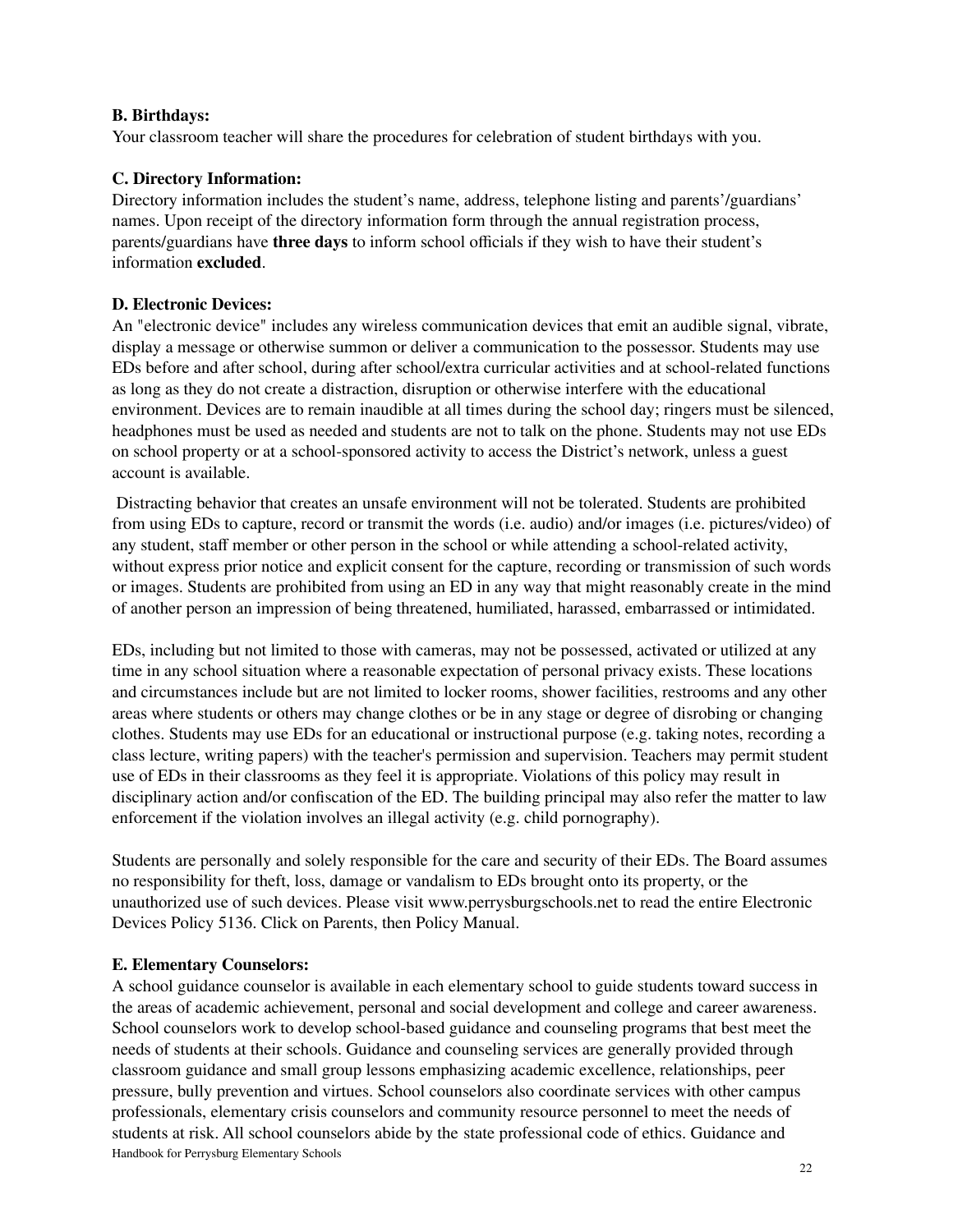counseling services are available to any student unless specifically prohibited by written request from a parent or legal guardian. Parents and legal guardians with any questions regarding guidance and counseling services or guidance curriculum are encouraged to contact the school guidance counselor's office.

#### **F. Gifted Identification:**

The Perrysburg Board of Education has a district policy for the identification of gifted students. Information explaining the gifted identification procedures will be provided upon request. Further, information can be accessed via the district website.

#### **G. Homework:**

Assigned homework generally is an outgrowth or continuation of a lesson taught during the school day. The amount of work at home will vary according to the child's concentration and use of available time in the classroom. However, drill and practice of the "basics" including vocabulary words and math facts along with finishing uncompleted work are often necessary.

Children are expected to complete homework assignments and turn them in on time. Work missed due to absence will likely need to be made up as homework. When a student is absent and the parent/guardian would like to request homework, please do so by 11:00am. Children have the responsibility of taking home and bringing back the necessary books and materials to complete their homework. Parents/Guardians may need to help students prioritize and organize their time at home.

# **H. Lockers:**

The lockers are the property of the school, and the school maintains control of the lockers and other school property at all times. Lockers and other school property may be subject to inspection and/or search at any time whether or not the student assigned to the locker is present.

Students may not change from their assigned locker without permission from a teacher and/or principal. The school is not responsible for lost or damaged items.

#### **I. Lost and Found Area:**

A lost and found area is located in each school. Labeling each item with the child's first and last name helps reduce the number of lost items. Students should know where lost items are kept and check for lost personal articles. All unclaimed items will be given to a charitable organization periodically throughout the school year.

#### **J. Non-Discrimination Policy:**

The Board of Education does not discriminate on the basis of religion, race, color, national origin, sex, disability, or age in its programs, activities or employment or any other status or characteristic protected by law.

Further, it is the policy of this district to provide an equal opportunity for all students, regardless of race, color, creed, disability, religion, sex, ancestry, age, national origin, place of residence within the boundaries of the district, or social or economic background, to learn through the curriculum offered in this district. Inquiries concerning the application of this policy may be referred to the superintendent's office.

#### **K. School Calendar:**

School calendars can be found on our district website. Further, specific building events can be found on each building's webpage.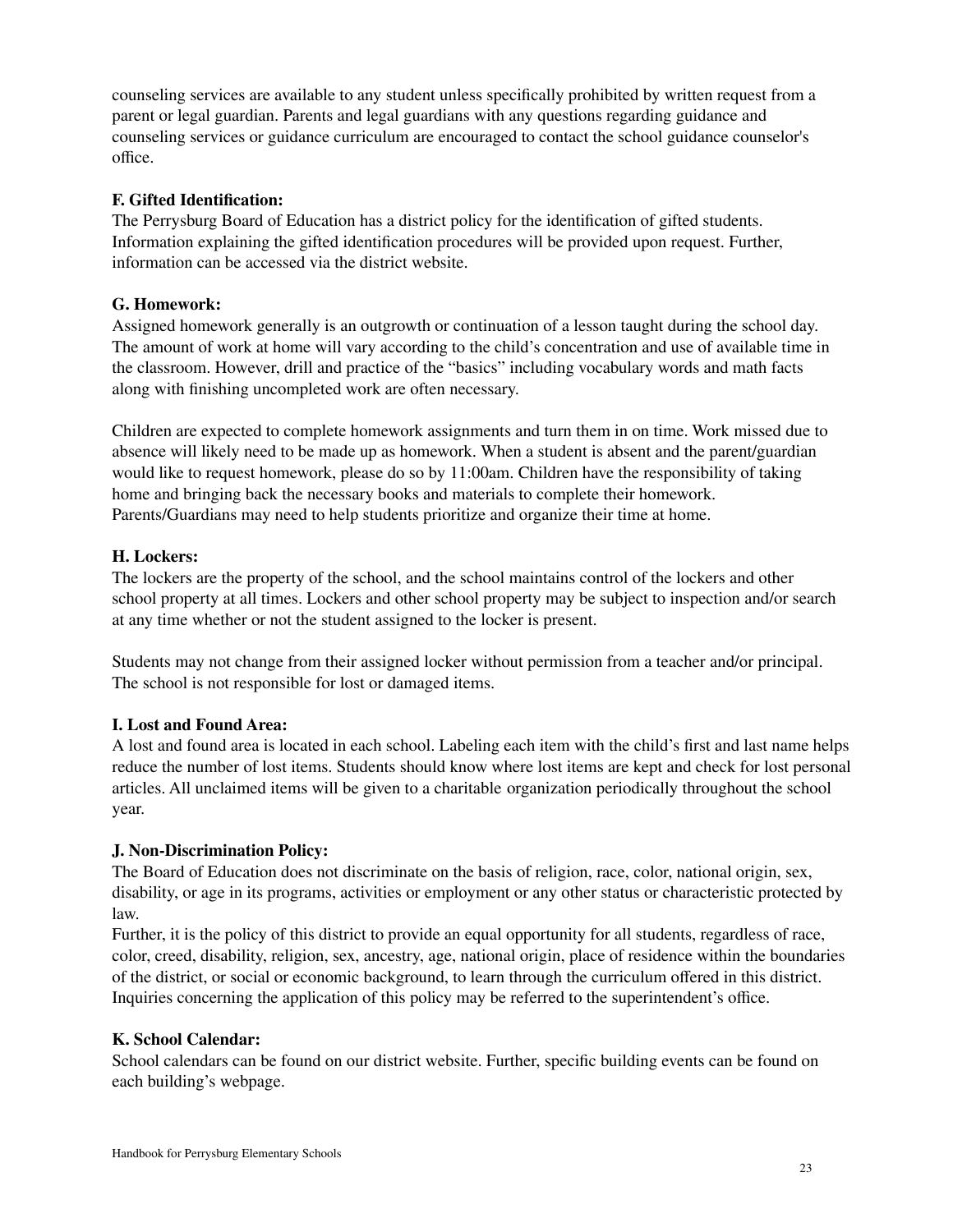# **L. School Hours:**

The elementary school day runs from 9:05 a.m. to 3:35 p.m. for  $1<sup>st</sup>$  through  $4<sup>th</sup>$  grade. All students are expected to arrive at school between 8:50 a.m. – 9:05 a.m. Students arriving earlier will be unsupervised. AM Kindergarten runs from 9:05 a.m. to 11:45 a.m. and PM Kindergarten runs from 1 p.m. to 3:35 p.m. If we experience a two-hour delay, students in grades 1-4 would report to school from 11:05 a.m. to 3:35 p.m., AM Kindergarten would report from 11:05 a.m. to 12:45 p.m. and PM Kindergarten would report from 2:00 p.m. to 3:35 p.m.

# **M. School Parties:**

Class parties are a pleasurable experience for children and an important phase of elementary life. They afford pupils, teachers and room parents opportunities to cooperatively plan and conduct a learning and social function. Class parties promote proper manners and graces required for social development. They develop a sense of unity by cooperative class planning.

**Three school parties are typically scheduled each school year. They are scheduled for Halloween, Winter Holiday and Valentine's Day. These parties will be held at a time determined by the classroom teacher.**

**Parent/guardian participation will be limited to those who sign-up to volunteer at the beginning of the school year due to safety concerns during these special events.**

# **N. State & Local Assessments:**

The state of Ohio requires districts to administer multiple assessments in grades 3-4. The testing windows for these assessments have expanded and run for several weeks over a multiple month period. We will communicate these testing windows in school correspondence. **The district strongly discourages any planned time away from school during these testing periods.**

To monitor your child's progress throughout the year, Perrysburg Schools administers various assessments. Please check the District Testing Schedule for a complete list of tests. Results of assessments will be reported to parents as soon as they are available.

#### **O. Student Valuables:**

Students should not bring items of value to school. Jewelry, **electronic devices (i.e. phones, tablets, etc.),** expensive clothing, and the like are tempting targets for theft, etc. The District is not responsible for their safekeeping and will not be liable for any loss or damage to personal valuables. This would include the choice to bring in personal electronic devices into the school setting.

#### **P. Use of School Facilities:**

The Board of Education believes that the school facilities of this district should be made available for community purposes, provided that such use does not infringe on the programs of the school and is harmonious with the purpose of the school district. The Board or building principal will determine if the use of school facilities will be approved when such permission has been requested by completing the appropriate paperwork. The appropriate paperwork can be obtained in each school office.

#### **Q. Procedures for Inspection of Instructional Materials:**

A member of the public may make a request to inspect instructional materials by completing [Form](http://www.neola.com/perrysburg-oh/search/forms/fm9130F3.pdf) 9130 [F3](http://www.neola.com/perrysburg-oh/search/forms/fm9130F3.pdf) and submit it to the Superintendent. Upon receipt, the Superintendent/designee will contact the person making the request within five (5) days to schedule an appointment to review and inspect the material indicated. If, upon inspection and review, the person would like to file a complaint about the instructional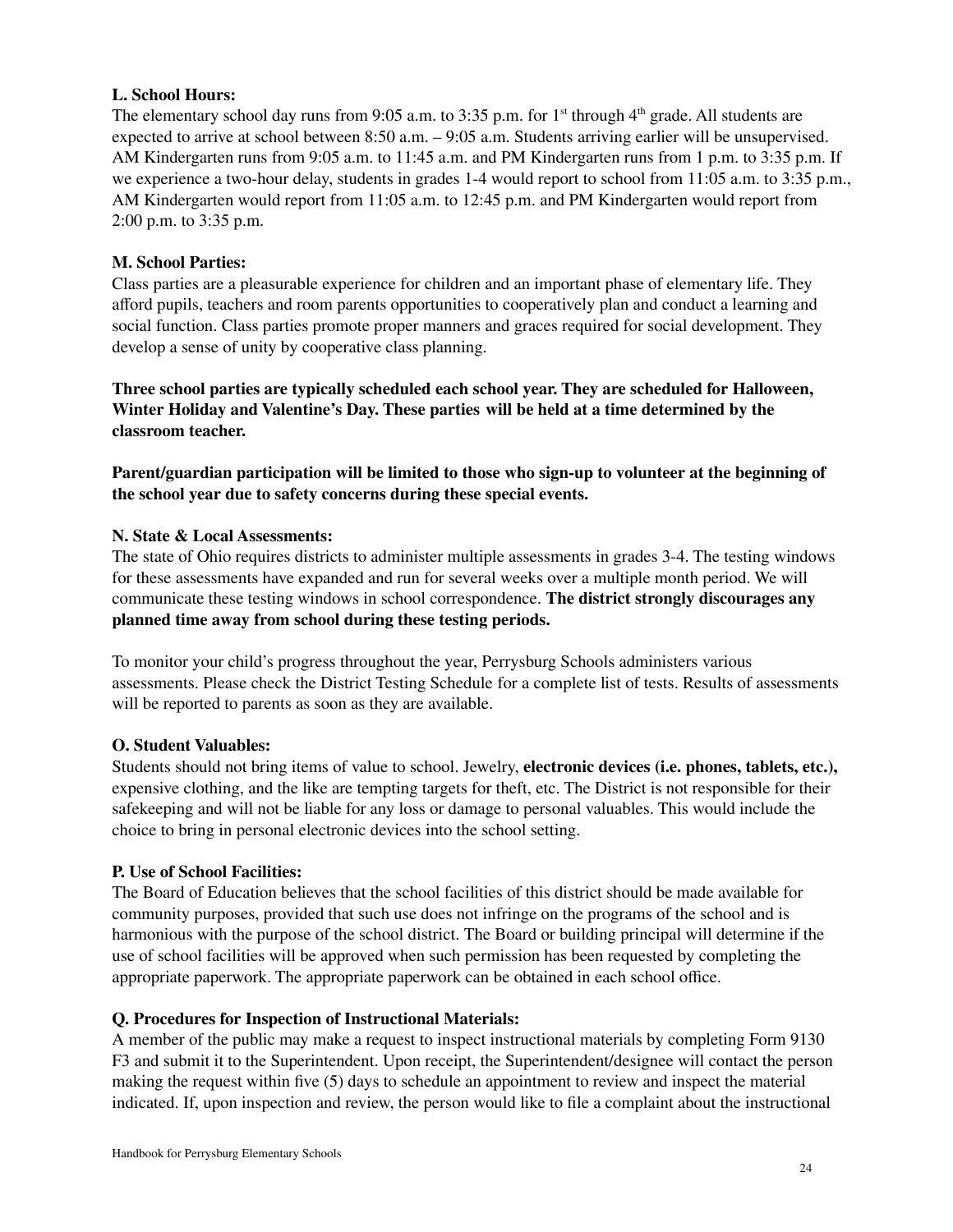materials, the person shall follow the complaint procedures outlined in Policy [9130](http://www.neola.com/perrysburg-oh/search/policies/po9130.htm) and Administrative Guideline [9130.](http://www.neola.com/perrysburg-oh/search/ag/ag9130.htm)

# **R. Public Records:**

The School District's public records are available for public inspection and/or copying in accordance with State law. Requests to inspect and/or obtain copies of public records shall be submitted to the Treasurer. A request must at least identify the records requested with sufficient clarity to allow the District to identify, retrieve and review the records. If it is not clear what records are being sought, the Treasurer shall contact the requester for clarification. The District may ask the requester's identity and the reason the information is being sought in writing, but such disclosure is not mandatory. Each request shall be evaluated for an estimated length of time required to gather the records. A fee may be assessed for copies provided.

# **S. Student Privacy and Parental Access to Information:**

The Board of Education respects the privacy rights of parents and their children. No student shall be required, as a part of the school program or the District's curriculum, to submit to or participate in any survey, analysis or evaluation that reveals information concerning: political affiliations or beliefs of the student or his/her parents; mental or physical problems of to the student or his/her family; sex behavior or attitudes; illegal, anti-social, self-incriminating or demeaning behavior; critical appraisals of other individuals with whom respondents have close, family relationships; legally-recognized privileged and analogous relationships, such as those of lawyers, physicians and ministers; religious practices, affiliations or beliefs of the student or his/her parents; or income (other than that required by law to determine eligibility for participation in a program or for receiving financial assistance under such a program). Parents may inspect any materials used in conjunction with any such survey, analysis or evaluation by contacting the building principal.

# **T. Pesticide Application:**

Pesticides may periodically be applied to school property. Parents, adult students and employees have the right to request prior notification of such pesticide applications by using Form 8431 F5. In the case of an emergency, pesticides may be applied in classroom buildings without prior notice, but those who request notification will be notified of the emergency application as soon as possible after it occurs. Prior notification will not be given for lawn applications.

#### **U. Positive Behavior Intervention and Supports and Limited use of Restraint and Seclusion:**

The Board is committed to the District-wide use of Positive Behavior Intervention and Supports ("PBIS") with students. Student Personnel shall work to prevent the need for the use of restraint and/or seclusion. PBIS emphasizes prevention of student behavior problems through the use of non-aversive techniques, which should greatly reduce, if not eliminate, the need to use restraint and/or seclusion.

Professional staff members and support staff determined appropriate by the Superintendent are permitted to physically restrain and/or seclude a student, but only when there is immediate risk of physical harm to the student and/or others, there is no other safe and effective intervention possible, and the physical restraint or seclusion is used in a manner that is age and developmentally appropriate and protects the safety of all children and adults at school.

All restraint and seclusion shall only be done in accordance with this Policy, which is based on the standards adopted by the State Board of Education regarding the use of student restraint and seclusion. Training in methods of PBIS and the use of restraint and seclusion will be provided to all professional staff and support staff determined appropriate by the Superintendent. Training will be in accordance with the State's Standards. Only school staff who are trained in permissible seclusion and physical restraint measures shall use such techniques.

Every use of restraint and seclusion shall be documented and reported in accordance with this Policy. To read the full Policy 5630.01 - Positive Behavior Intervention and Supports and Limited use of Restraint